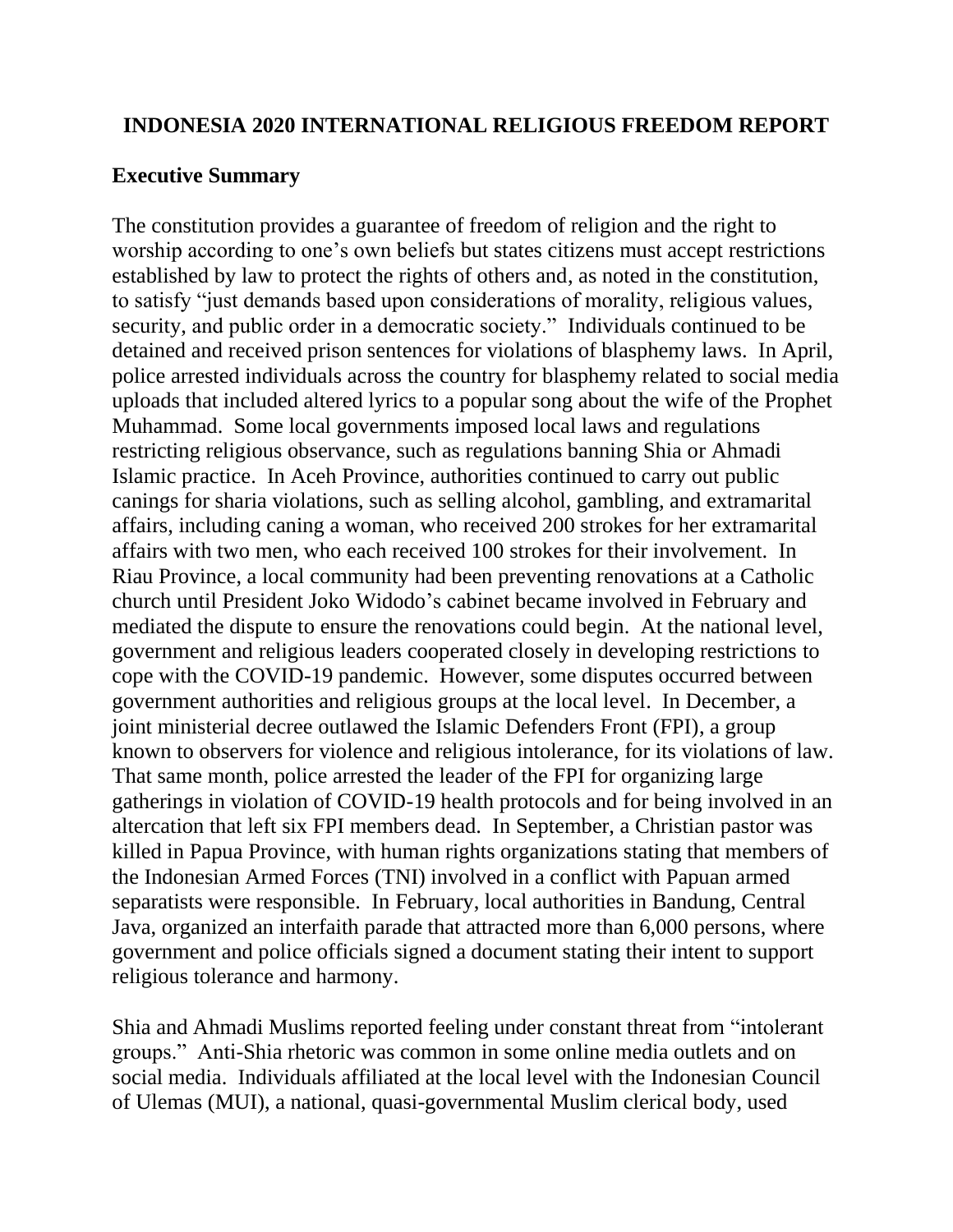rhetoric considered intolerant by religious minorities, including Shia and Ahmadi Muslims. There were multiple reports of assaults on Shia Muslims at Shia events. In August, several Islamic organizations associated with the South Sulawesi chapter of the United Islam Community Forum (FUIB) released a statement condemning the Shia community and its plans to commemorate Ashura. In April and May, reports of a "worldwide Jewish conspiracy" spread on social media that claimed Jews, Christians, and communists were using COVID-19 and restrictions on public gatherings to destroy Islam. In March, an interfaith group of representatives from 11 youth wings of the largest religious organizations in the country signed a declaration promoting religious tolerance within the country and internationally.

In October, the U.S. Secretary of State gave a speech at an event hosted by Nahdlatul Ulama, the largest independent Muslim organization in the world, on the importance of religious freedom and pluralism. The Ambassador and embassy and consulate officials advocated for religious freedom with the government, including at the highest levels. Issues raised included actions against religious minorities, closures of places of worship, access for foreign religious organizations, convictions for blasphemy and defamation of religion, the importance of tolerance and rule of law, and the application of sharia to non-Muslims. Members of the U.S.-Indonesia Council on Religion and Pluralism – an organization endorsed by both governments and comprising religious and civil society leaders, academics, and experts from both countries – met with the Ambassador to discuss religious freedom. The embassy and consulates conducted extensive outreach to promote respect for diversity and religious tolerance through events, media interviews, social media initiatives, digital and public-speaking engagements, youth exchanges, and educational programs.

### **Section I. Religious Demography**

The U.S. government estimates the total population at 267 million (midyear 2020 estimate). According to the 2010 census, approximately 87 percent of the population is Muslim, 7 percent Protestant, 3 percent Roman Catholic, and 1.5 percent Hindu. Those identifying with other religious groups, including Buddhism, traditional indigenous religions, Confucianism, Gafatar, other Christian denominations, and those who did not respond to the census question, comprise approximately 1.3 percent of the population.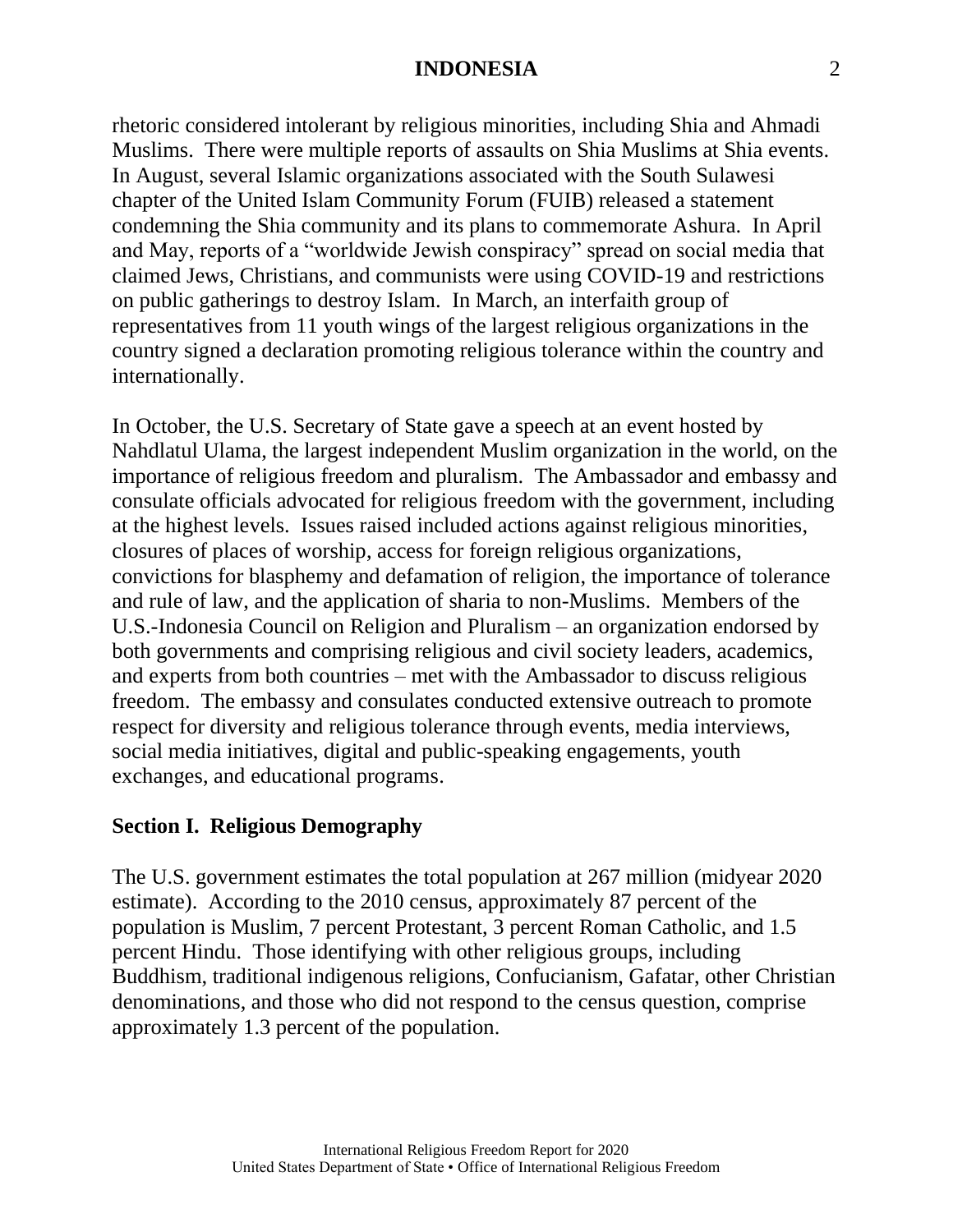The Muslim population is overwhelmingly Sunni. An estimated one to five million Muslims are Shia. Many smaller Muslim groups exist; estimates put the total number of Ahmadi Muslims at 200,000 to 400,000.

Many religious groups incorporate elements of Islam, Hinduism, and Buddhism, making it difficult to disaggregate the exact number of followers. An estimated 20 million persons, primarily in Java, Kalimantan, and Papua, practice various traditional belief systems, often referred to collectively as *aliran kepercayaan*. There are approximately 400 different aliran kepercayaan communities throughout the archipelago.

The Sikh population is estimated between 10,000 and 15,000, with approximately 5,000 in Medan and the rest in Jakarta. There are very small Jewish communities in Jakarta, Manado, Jayapura, and elsewhere, with the total number of Jews estimated at 200. The Baha'i Faith and Falun Dafa (or Falun Gong) communities report thousands of members, but independent estimates are not available. The number of atheists is also unknown, but the group Indonesian Atheists states it has more than 1,700 members.

The province of Bali is predominantly Hindu, and the provinces of Papua, West Papua, East Nusa Tenggara, and North Sulawesi are predominantly Christian.

# **Section II. Status of Government Respect for Religious Freedom**

### **Legal Framework**

The constitution guarantees the right to practice the religion of one's choice and specifies that freedom of religion is a human right that may not be limited. The constitution states, "The nation is based upon belief in one supreme God," but it guarantees all persons the right to worship according to their own religion or belief, saying the right to have a religion is a human right that shall not be discriminated against.

The constitution also says the state is based on the belief in one God, and the state is obliged to guarantee the freedom of worship. It states citizens must accept restrictions established by law to protect the rights of others and to satisfy, as noted in the constitution, "just demands based upon considerations of morality, religious values, security, and public order in a democratic society." The law restricts citizens from exercising these rights in a way that impinges on the rights of others,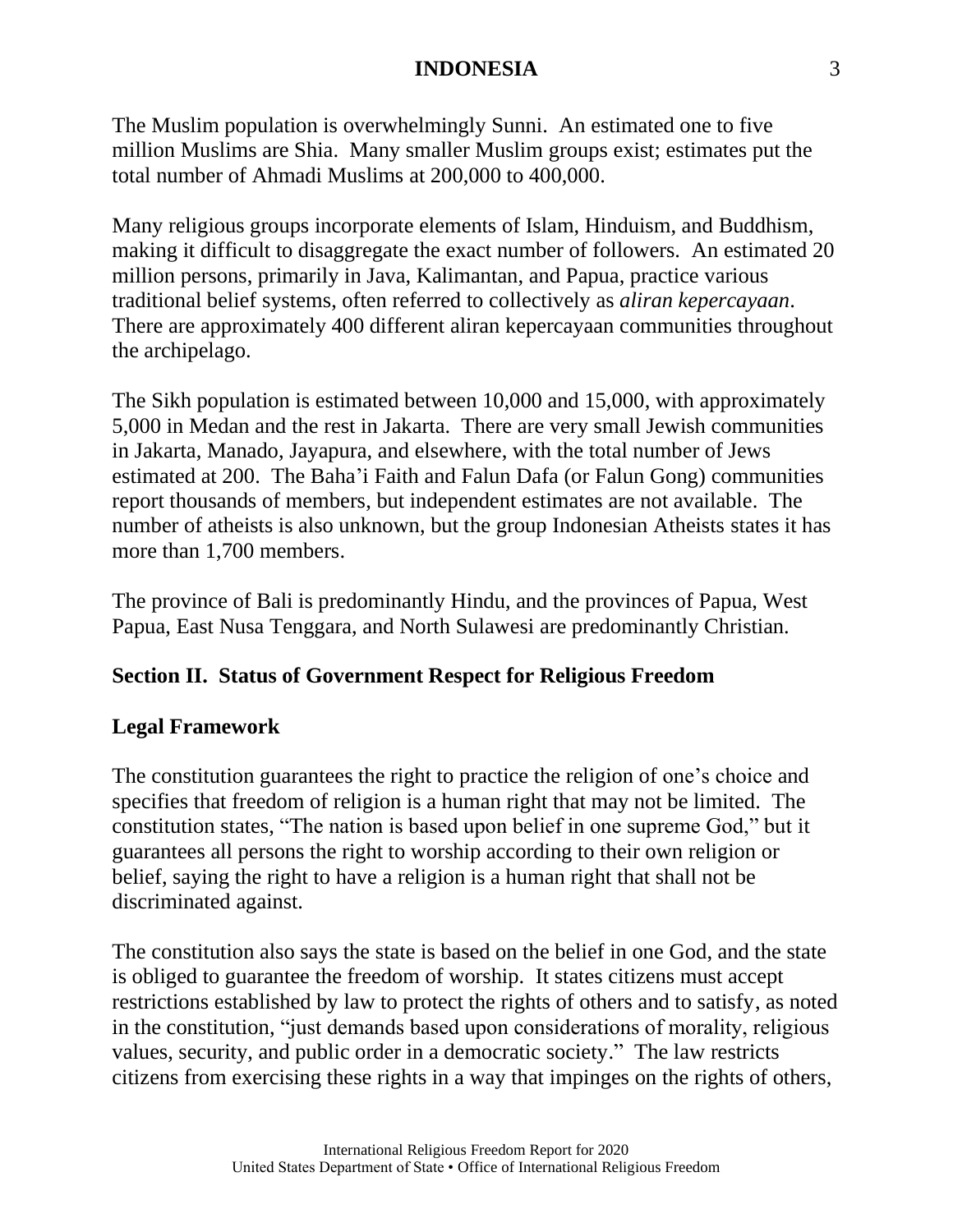oversteps common moral standards and religious values, or jeopardizes security or public order.

The Ministry of Religious Affairs (MORA) extends official recognition to six religious groups: Islam, Catholicism, Protestantism, Buddhism, Hinduism, and Confucianism. The government maintains a long-standing practice of recognizing Sunni Islam as the official version of Islam of local Muslims, although the constitution has no such stipulation.

Blasphemy articles in the criminal code prohibit deliberate public statements or activities that insult or defame any of the six officially recognized religions or have the intent of preventing an individual from adhering to an official religion. These articles also stipulate that in any case of defamation of the six officially recognized religions, the Ministry of Home Affairs (MOHA), the MORA, and the Attorney General's Office must first warn the individual in question before bringing a defamation charge. The articles also forbid the dissemination of information designed to spread hatred or dissension among individuals and/or certain community groups based on ethnicity, religion, or race. Individuals may be subject to prosecution for blasphemous, atheistic, or heretical statements under either of these provisions or under the laws against defamation and may face a maximum prison sentence of five years. A separate law forbids the electronic dissemination of the same types of information, with violations carrying a maximum four-year sentence.

The government defines a religion as having a prophet, holy book, and deity, as well as international recognition. The government deems the six officially recognized religions meet these requirements. Organizations representing one of the six recognized religions listed in the blasphemy law are not required to obtain a legal charter if they are established under a notary act and obtain approval from the Ministry of Law and Human Rights. Religious organizations other than the six recognized religions listed in the blasphemy law must obtain a legal charter as a civil society organization (CSO) from the MOHA. Both ministries consult with the MORA before granting legal status to religious organizations. The law requires all CSOs to uphold the national ideology of *Pancasila*, which encompasses the principles of belief in one God, justice, unity, democracy, and social justice, and they are prohibited from committing blasphemous acts or spreading religious hatred. By law, all religious groups must officially register with the government. Registration requirements for religious organizations include: (a) organizations may not contradict Pancasila and the constitution; (b) they must be voluntary, social, independent, nonprofit, and democratic; and (c)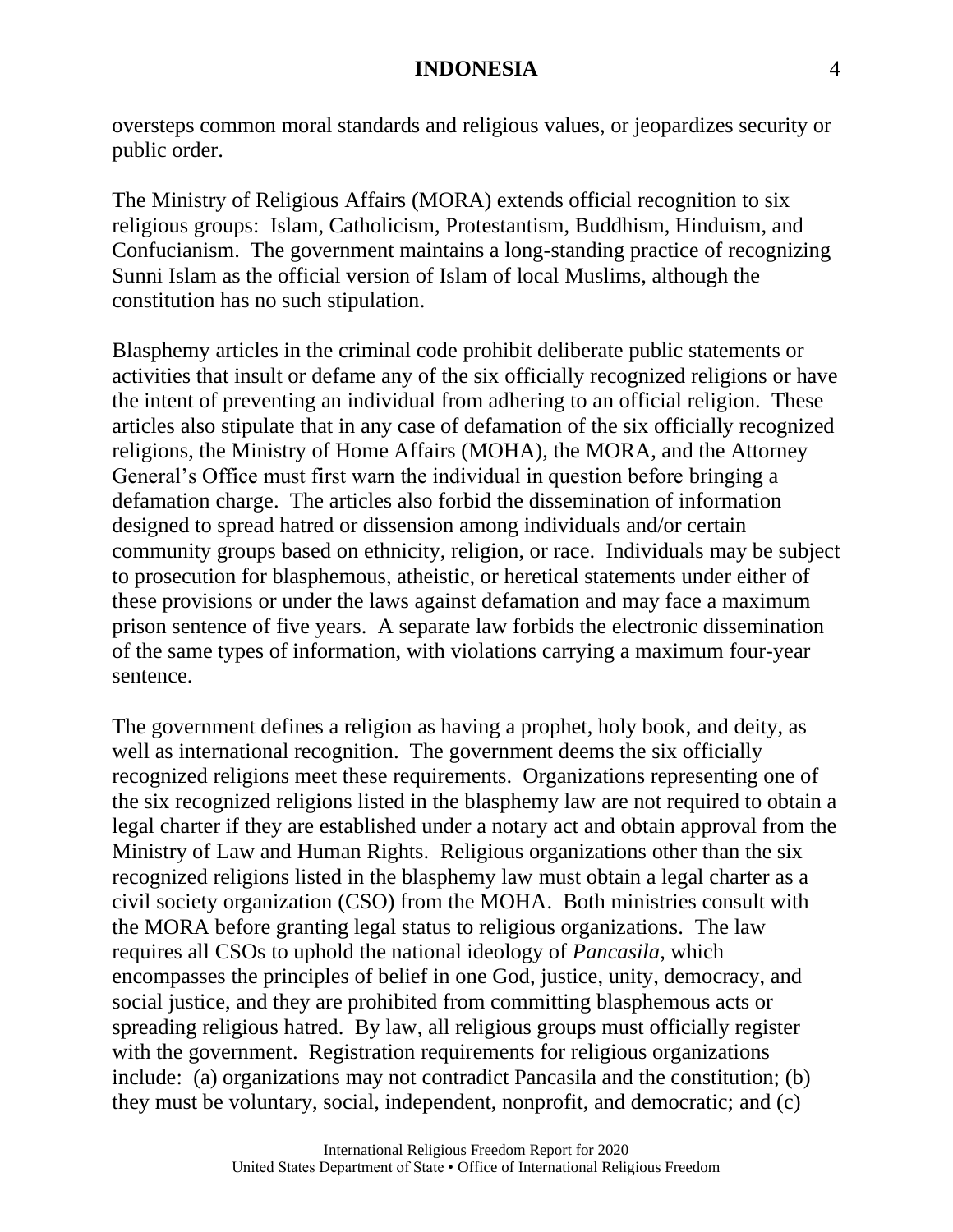they must have notarized articles of association (bylaws) and a specifically defined purpose. The organization then registers with the MORA. After MORA approval, the organization is announced publicly through the state gazette. Violations of the law may result in a loss of legal status, dissolution of the organization, and arrest of members under the blasphemy articles of the criminal code or other applicable laws. Indigenous religious groups must register with the Ministry of Education and Culture as aliran kepercayaan to obtain official, legal status.

A joint ministerial decree bans both proselytizing by the Ahmadi Muslim community and vigilantism against the group. Violations of the Ahmadi proselytizing ban carry a maximum five-year prison sentence on charges of blasphemy. According to the criminal code, vigilantism carries a maximum fiveand-one-half-year prison sentence.

A joint ministerial decree bans proselytizing and other activities by the Fajar Nusantara Movement, known as Gafatar. Violations of the ban may be charged with blasphemy, and may receive a maximum five-year prison sentence on charges of blasphemy.

There is no joint ministerial decree that bans proselytizing by other groups. The MUI, however, has issued fatwas that ban proselytizing by so-called deviant groups such as Inkar al-Sunnah, Ahmadiyya, Islam Jama'ah, the Lia Eden Community, and al-Qiyadah al-Islamiyah. While the MUI has not labelled Shia Islam as deviant, it has issued fatwas and guidance cautioning against the spread of Shia teachings.

The government requires all officially registered religious groups to comply with directives from the MORA and other ministries on issues such as the construction of houses of worship, foreign aid to domestic religious institutions, and propagation of religion.

A 2006 joint ministerial decree issued by the MORA and the MOHA states that religious groups may not hold services in private residences, and those seeking to build a house of worship are required to obtain the signatures of at least 90 members of the group and 60 persons of other religious groups in the community stating they support the construction. Local governments are responsible for implementing the decree, and local regulations, implementation, and enforcement vary widely. The decree also requires approval from the local interfaith council, the Religious Harmony Forum (FKUB). Government-established FKUBs exist at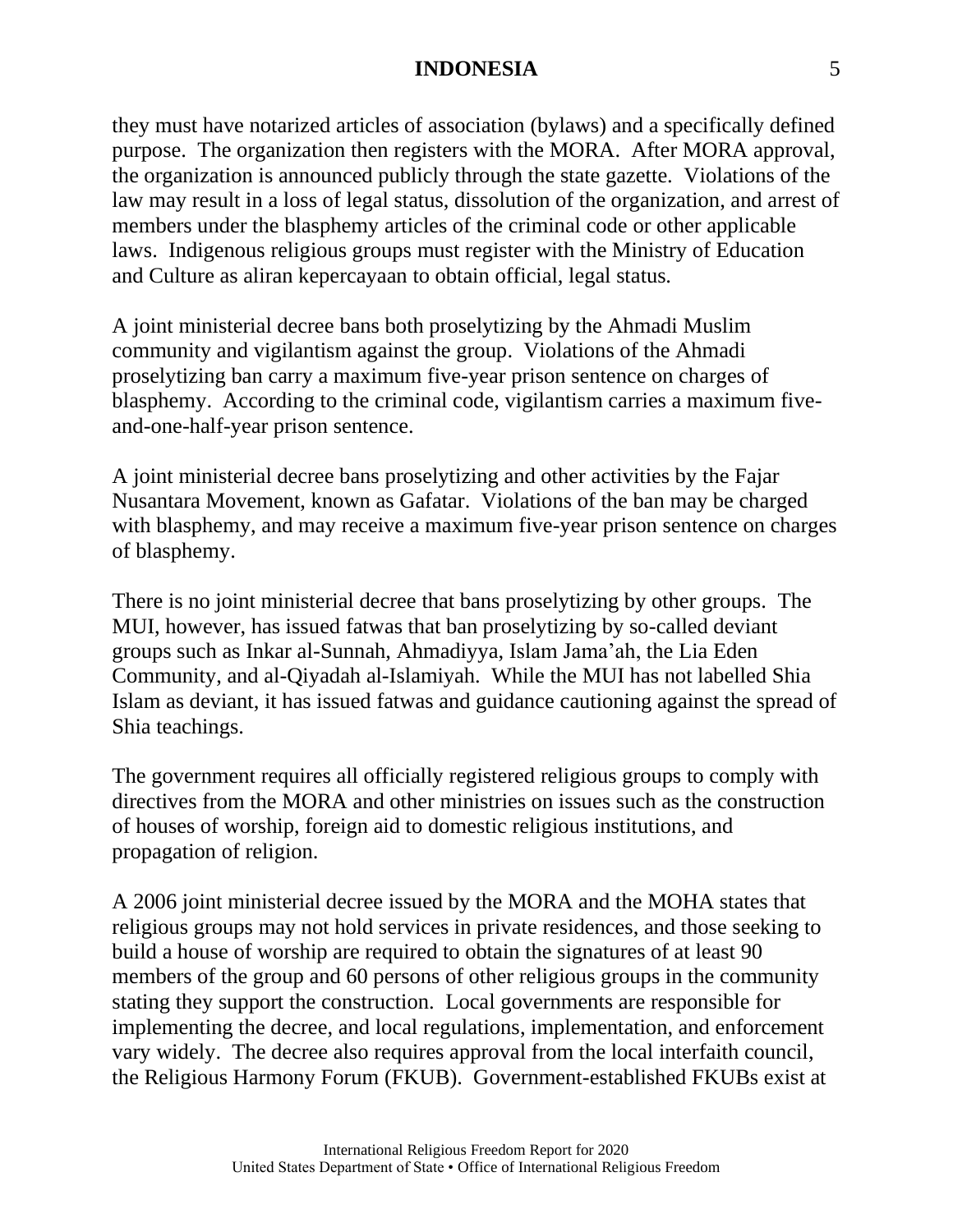the provincial and district/city level and comprise religious leaders from the six official groups. They are responsible for mediating interreligious conflicts.

The law requires religious instruction in public schools. Students have the right to request religious instruction in any one of the six official religions, but teachers are not always available to teach the requested religion classes. Under the law, individuals may not opt out of religious education requirements. In practice, however, students of minority religious groups are often allowed to opt out and attend study hall instead.

Under the terms of a 2005 peace agreement that ended a separatist conflict, Aceh Province has unique authority to implement sharia regulations. The law allows for provincial implementation and regulation of sharia and extends the jurisdiction of religious courts to economic transactions and criminal cases. The Aceh government states sharia in Aceh only applies to Muslim residents of the province, although nonresident Muslims and adherents to other faiths may accept sharia in lieu of punishment under the criminal code.

Aceh's provincial sharia regulations criminalize consensual same-sex sexual conduct, adultery, gambling, consumption of alcohol, and proximity to members of the opposite sex outside of marriage for Muslim residents of the province. An Aceh governor's decree forbids women from working in or visiting restaurants unaccompanied by their spouse or a male relative after 9 p.m. A Banda Aceh mayoral decree forbids women from working in coffee shops, internet cafes, or sports venues after 1 p.m. Sharia regulations prohibit female Muslim residents of Aceh from wearing tight clothes in public, and officials often recommended wearing headscarves. The regulation allows local officials to "remind" female Muslims of these regulations but does not allow women's detention for violating them. One district in Aceh prohibits women from sitting astride motorcycles when riding as passengers. The maximum penalties for violations of sharia regulations include imprisonment and caning. There are regulations intended to limit the amount of force that authorities may exert during a caning.

Many local governments outside of Aceh have enacted regulations based on religious considerations; most of these are in majority-Muslim areas. Many of these regulations relate to matters such as religious education and only apply to a specific religious group. Some religiously inspired local regulations in effect apply to all citizens. For instance, some local regulations require restaurants to close during Ramadan fasting hours, ban alcohol, or mandate the collection of *zakat*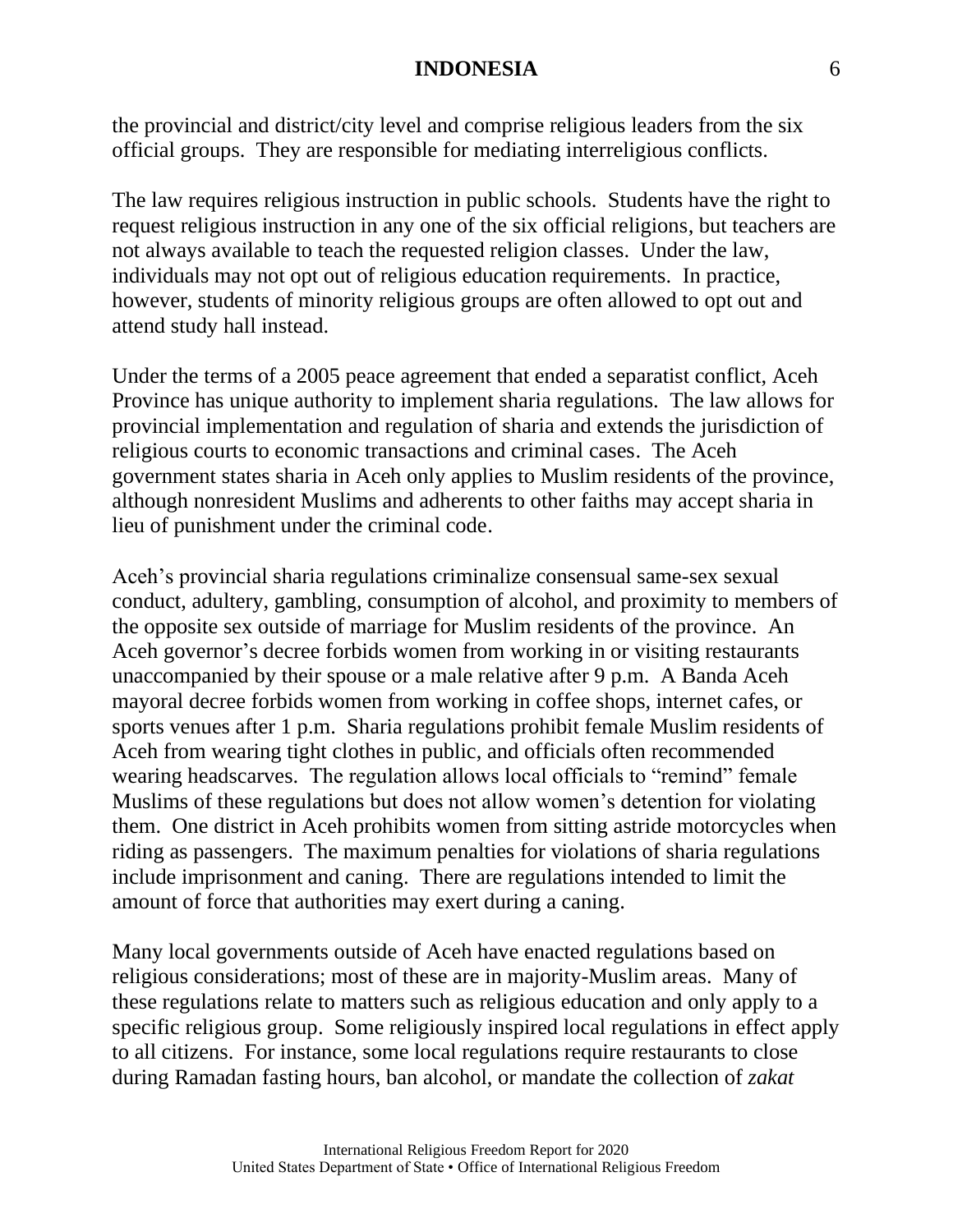(Islamic alms). Other local regulations forbid or limit the religious activities of religious minorities, especially Shia and Ahmadi Muslims.

The law does not explicitly forbid interfaith marriage, but it requires that parties must perform the marriage ceremony according to the rituals of a religion shared by both the bride and groom.

The law requires the leader of an aliran kepercayaan group to demonstrate group members live in at least three regencies, which are administrative designations one level below a province, before the leader may officiate legally at a wedding. This constraint effectively bars believers of some smaller groups without such geographic presence from receiving official marriage services from a member of their faith, although groups may aid each other and facilitate marriages by a group with similar faith traditions and rituals.

A joint ministerial decree requires domestic religious organizations to obtain approval from the MORA to receive funding from overseas donors and forbids dissemination of religious literature and pamphlets to members of other religious groups, as well as door-to-door proselytizing. Most religious groups may, however, proselytize in their own places of worship, except for some groups such as Ahmadi Muslims.

Foreign religious workers must obtain religious worker visas, and foreign religious organizations must obtain permission from the MORA to provide any type of assistance (in-kind, personnel, or financial) to local religious groups.

The country is a party to the International Covenant on Civil and Political Rights.

### **Government Practices**

The government was involved in a number of actions against the FPI that included a December 7 altercation with police that resulted in the deaths of six FPI members; the December 12 arrest of the FPI's leader for violating COVID-19 related health protocols; and a December 30 government proclamation outlawing the FPI, its symbols, and any of its activities. Civil society and religious organizations have long accused the FPI of being a hardline Muslim group that engages in acts of violence, extortion, intimidation, and intolerance against other Muslims and religious and ethnic minority communities.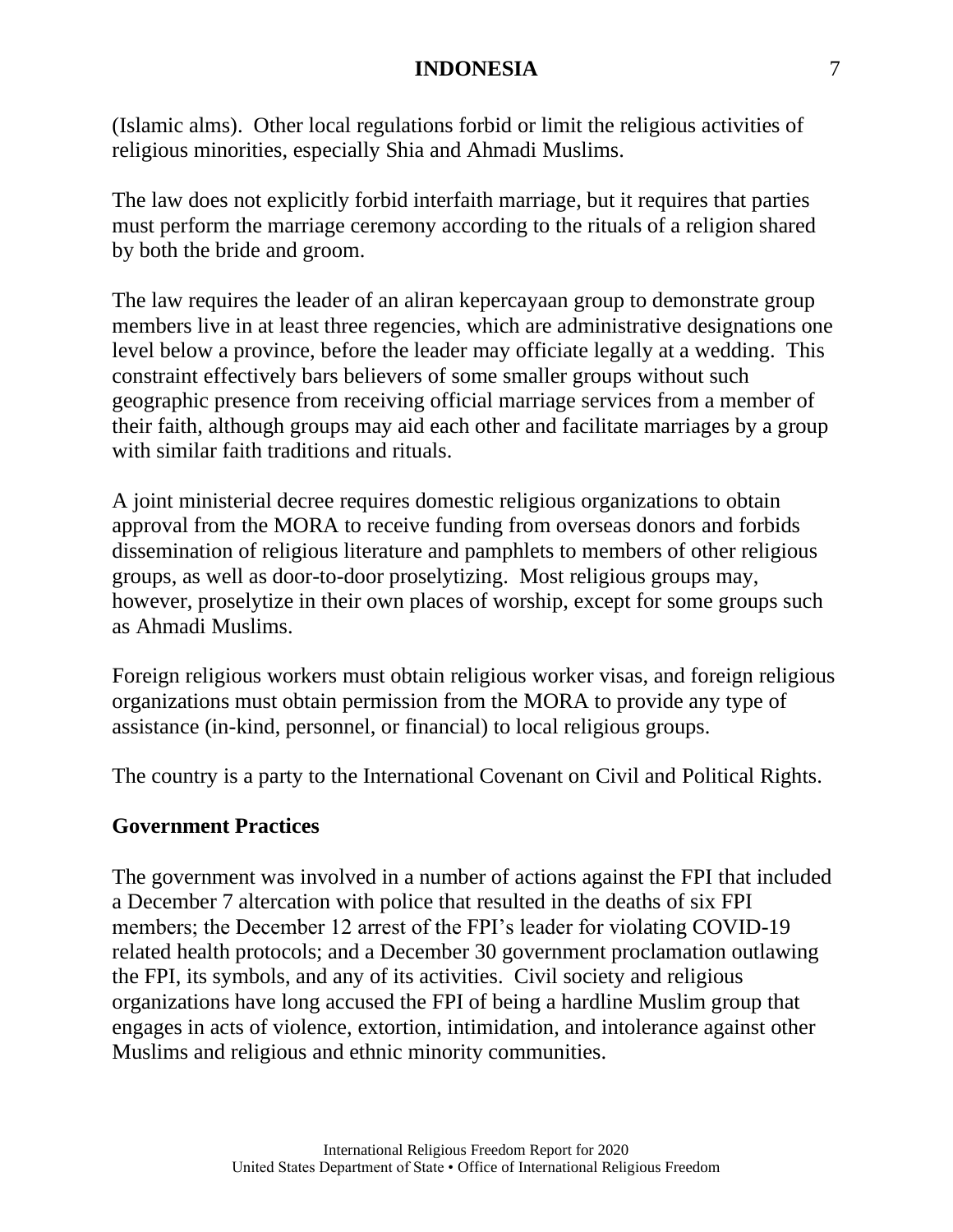On November 10, Rizieq Shihab, the leader of the FPI, returned to the country after three years of self-exile in Saudi Arabia. Shihab had originally left in 2017 while facing criminal investigations related to accusations that he had committed blasphemy, spread hate speech, been involved in land grabs, insulted the national ideology of Pancasila, and violated the antipornography law. Following his return, Shihab organized several large gatherings in Jakarta and West Java on November 13-14. Police arrested Shihab on charges of involvement in organizing mass gatherings in violation of COVID-19 health protocols. On December 29, a South Jakarta District Court judge ordered authorities to reopen the investigation into Shihab's possible violation of the antipornography law for exchanging sexually explicit messages with a follower, a crime that carries a maximum punishment of 12 years in prison.

On December 7, police shot and killed six FPI members on the Jakarta-Cikampek toll road. According to Jakarta police, they received a tip that the six were part of a group planning to prevent police from questioning Shihab. Police officials said the shooting occurred in self-defense after the six FPI members attempted to attack the police. An investigation by the National Commission on Human Rights (Komnas HAM), an independent, government-affiliated body, was underway at year's end.

On December 30, Coordinating Minister for Political, Legal, and Security Affairs Mahfud MD announced a joint ministerial decree that declared the FPI was a "nonregistered" organization; it banned the organization, its symbols, and its activities. The FPI's permit to operate as a religious organization had expired in June 2019, and it had been operating without a clear legal status for 18 months. Mahfud MD stated that during this period, the FPI had engaged in activities that violated the law and public order and refused to amend its articles of association to make it consistent with the law. A coalition of prominent human rights organizations released a statement saying that while they criticized the FPI's violent actions, hate speech, and violations of law, the joint ministerial decree was not consistent with the country's constitution and was an unjust restriction on the right of association and expression.

On September 19, Yeremia Zanambani, a Christian pastor, was fatally shot in Intan Raya Regency, Papua. Local activists and religious leaders called for an independent investigation into the killing, accusing TNI personnel as being the likely culprits. Minister Mahfud MD established an independent fact-finding team that concluded TNI personnel may have been involved. Komnas HAM publicly released its own report into the incident, which determined that TNI personnel were responsible for the killing. A TNI internal investigation continued at year's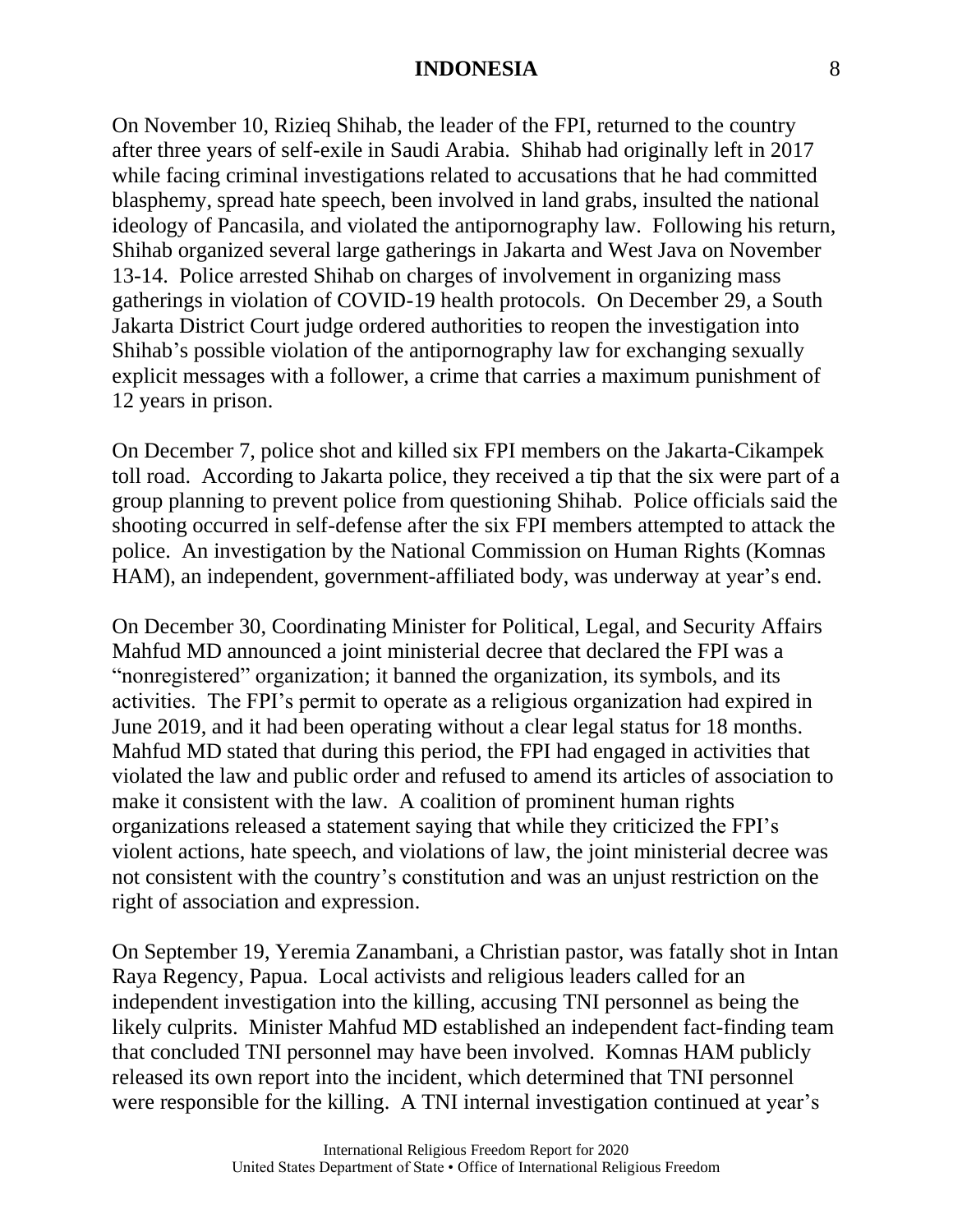end. Human rights organizations and religious leaders linked the incident to operations by security forces against armed separatists in the region, but they did not attribute the attack to religious discrimination or persecution.

In Aceh, authorities continued to carry out public canings for sharia violations such as selling alcohol, gambling, and extramarital affairs. Canings continued to occur in public spaces despite the Aceh governor's 2018 order that they should be executed only in prison facilities. Government and sharia officials stated non-Muslim residents of Aceh could choose punishment under either sharia or civil court procedures, but Muslim residents of Aceh must receive punishment under sharia. According to media reports and human rights activists, several non-Muslim residents of Aceh chose punishment under sharia, reportedly due to its expediency and to avoid the risks of prolonged and expensive trials and possible lengthy prison sentences.

On February 12, authorities in Central Aceh Regency caned a Christian man 27 times for selling alcohol. On March 5, authorities in Bireuen Regency caned a non-Muslim man and a Muslim woman 24 times each for sexual relations outside of marriage. In both cases, the non-Muslim men accepted punishment under sharia in lieu of punishment under the regular judicial system. On April 10, authorities in Aceh Tamiang Regency caned a woman 200 times for her extramarital affairs with two men, who each received 100 strokes. On April 21, authorities in North Aceh Regency caned two men 25 and 40 times, respectively, for sexual abuse of a child, and a couple convicted of adultery received 100 strokes each. On June 5, authorities in the North Aceh Regency began caning a man sentenced to 100 strokes for adultery. The man collapsed following the 74th stroke and was taken away in an ambulance.

In August, the Indonesian Legal Aid Foundation reported 38 blasphemy cases from January to May, two of which involved five individuals younger than 18. According to two government officials, blasphemy laws were often used to discriminate against religious minorities. On August 21, the chairman of Komnas HAM, Ahmad Taufan Damanik, said a lack of clarity in the blasphemy law meant it was often used to target religious minorities. On March 6, the commissioner of the National Women's Commission, Siti Aminah Tardi, said prosecutions under blasphemy laws targeted women, especially those from religious minorities.

On January 7, police in West Sumatra arrested Sudarto, an activist from Pusaka Foundation Padang, a human rights and environmental advocacy organization, for violating the Electronic Information and Transaction (ITE) law by disseminating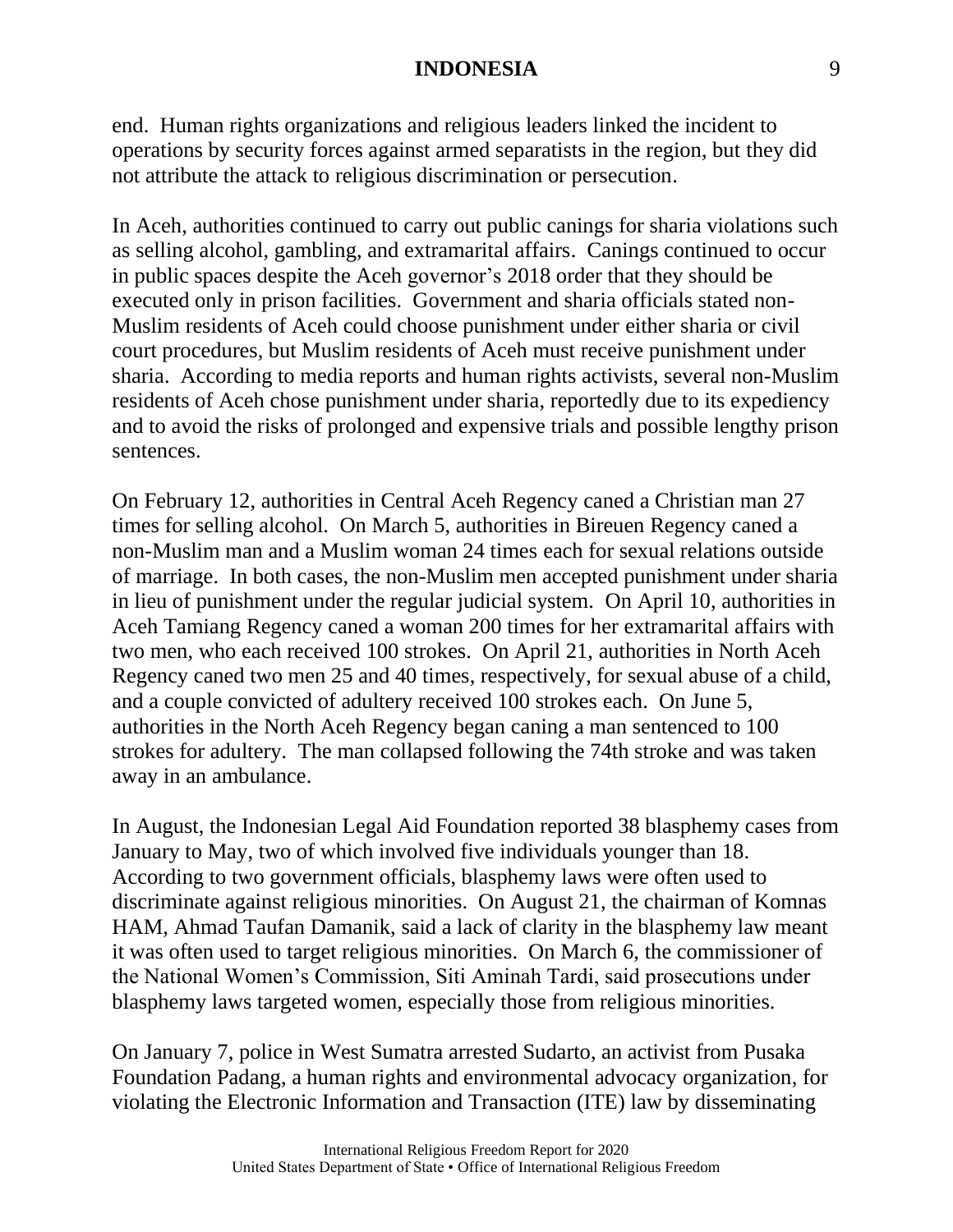information with intent to incite hatred based on religion, ethnicity, race, and/or class. Sudarto had uploaded a post on Facebook that stated the local government in Dharmasraya Regency, West Sumatra, had banned Christmas. According to media reports, in December 2019, police officials in Dharmasraya had told the local community not to hold Christmas services there and instead travel to a church in neighboring Sawahlunto Regency, 75 miles from the village. Sudarto was released a day after his arrest.

On January 15, police in South Sulawesi arrested and charged Paruru Daeng Tau, the head of the Organization for Implementing the Mandate of Adat and Pancasila (LPAAP), with blasphemy after receiving a complaint that Tau allegedly told his followers he was the last prophet and to disregard the basic tenets of Islam. The local MUI branch in Tana Toraja Regency had issued a fatwa in December 2019 denouncing LPAAP as a heretical organization. On June 3, Tau was convicted of blasphemy and sentenced to two years and four months in prison.

In February, media reported that a panel of judges decided that Suzethe Margaret, a Catholic woman accused of blasphemy after bringing a dog into a mosque in June 2019, was guilty of blasphemy but would not be sent to prison due to mental illness. Prosecutors had previously recommended that she be sentenced to eight months in prison.

In March, police in Probolinggo Regency, East Java, arrested Indriyanto for sharing a picture of Hajar Aswad (a spiritually significant stone set in one of the corners of the Kaaba) that resembled female genitalia and for sharing an image that showed the word "Allah" being defecated on. On July 9, the Probolinggo State Court of East Java sentenced Indriyanto to four years' imprisonment and imposed a five million rupiah (IDR) (\$360) fine for violating the ITE law.

In April, police arrested and charged individuals across the country for social media uploads that included an altered version of "Aisyah Istri Rasulullah," a popular song about the wife of the Prophet Muhammad. On April 10, Rahmat Hidayat, a YouTube celebrity popularly known as Aleh Khas Medan, was arrested in Medan, North Sumatra, for posting a YouTube video that included the song, as well as for actions authorities deemed offensive. On October 1, Hidayat was sentenced to seven months in prison under the ITE law. On April 15, police in Surabaya arrested and charged Bambang Bima Adhis Pratama under the ITE law after Bambang uploaded a video of himself on social media, singing the song with changed lyrics. On April 30, police in South Sulawesi detained Bahrul Ulum, a university student, for tweeting the changed lyrics of the song. In May, police in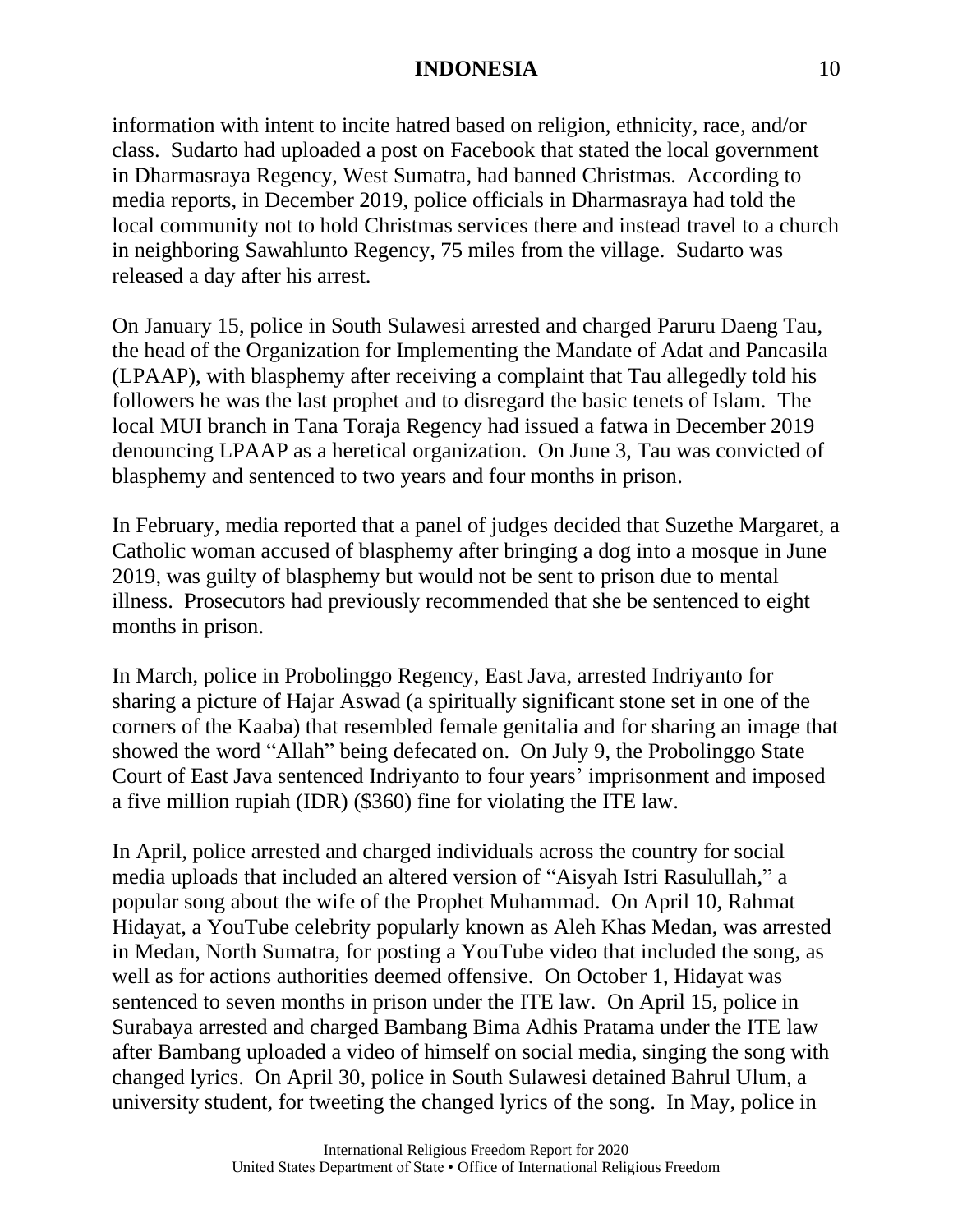Gorontalo Province arrested three young adults after they uploaded a video of themselves singing and dancing to the song with changed lyrics on WhatsApp.

On May 4, police in Central Lombok Regency, West Nusa Tenggara, detained a woman for blasphemy after she uploaded a video to TikTok of herself dancing in clothes traditionally worn during prayer. Following the arrest, an official from Muhammadiyah, one of the largest Islamic groups in the country, encouraged local police to release the woman, stating that she did not intend to commit blasphemy. It was unclear whether police released her.

On July 9, port police in Makassar arrested and charged Ince Ni'matullah with blasphemy after she allegedly threw a Quran during an argument with her neighbor.

On August 4, a court in Medan sentenced Doni Irawan Malay to three years in prison for blasphemy. According to prosecutors, on February 13, Malay desecrated a Quran in the Al-Mashun Mosque, including putting it down his pants, tearing out pages, and throwing it in the trash.

On August 8, police arrested Apollinaris Darmawan in Bandung under the ITE law for a series of tweets and videos posted on Twitter and Instagram that, among other things, stated Islam was not a religion and should be expelled from the country. Immediately prior to the man's arrest, a crowd outraged at his postings stormed his house, dragged him into the street, and stripped him of his clothes. It did not appear that police detained anyone involved in the assault. On November 24, public prosecutors formally charged Darmawan under the ITE law and sought the maximum allowable punishment of six years in prison and an 800 million rupiah (\$57,000) fine. Darmawan had been convicted and sentenced in August 2017 to four years in prison and an 800,000,000 rupiah (\$57,000) fine for violating the ITE law for a series of pictures and articles he posted to Facebook which depicted Allah as a monster, the Prophet Muhammad as homosexual, and which made other disparaging descriptions of Islam. Darmawan was released early from prison in March as part of an assimilation program. It is not clear if this release was related to a government effort that helped prevent the spread of COVID-19 in overcrowded prisons.

On September 29, a court in Medan sentenced Muhammad Qadafi, alias Udin, to 18 months in prison for blasphemy after he was found guilty of throwing a Quran inside a mosque during an incident on March 25.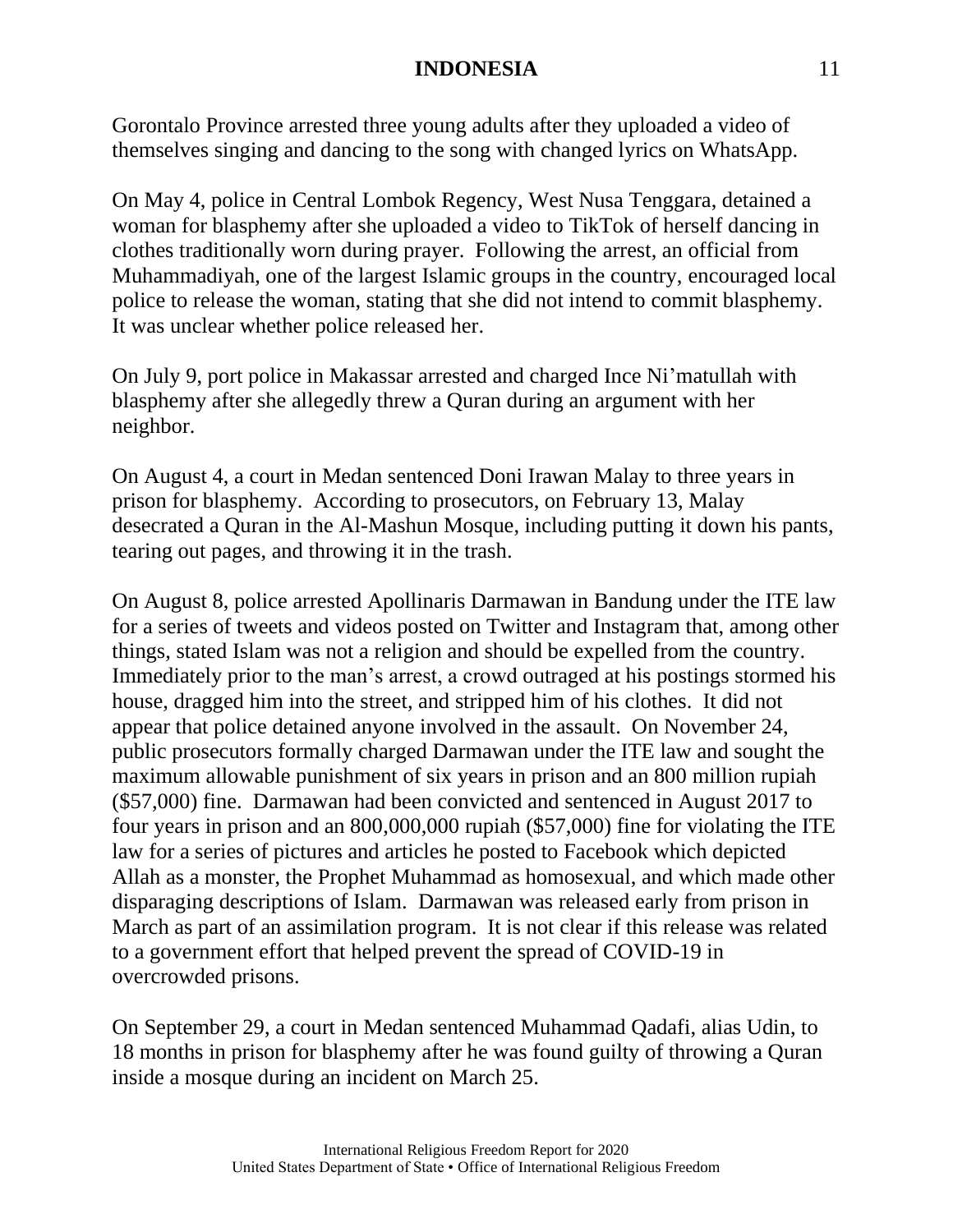On December 4, police arrested a Muslim cleric in Cibadak Regency, West Java, for distributing a video in which the man conducted the call to prayer with altered wording that made it a call to jihad instead. The man was arrested under the ITE law for spreading hate. Prominent Muslim leaders from Nahdlatul Ulama and the MUI publicly condemned the video when it began circulating in late November.

On December 28, police called in Haikal Hassan for questioning related to potential violation of the ITE and blasphemy laws for stating he had met with the Prophet Muhammad during a dream. Haikal was the spokesman for the 212 Alumni Association, a group formed in commemoration of the December 2, 2016, protests by conservative Islamic groups against then Jakarta Governor Basuki Tjahaja Purnama that called for his prosecution under blasphemy laws.

From August 18 to August 27, a coalition of CSOs hosted an online conference entitled "Blasphemy Law: Protection or Criminalization?" The conference explored trends, patterns, and developments in criminalization involving accusations of blasphemy, as well as what were described as "discriminatory practices" occurring in the country. The organizers of the conference surveyed the 2,247 participants and found that 78 percent believed the greatest challenges facing religious freedom were discriminatory regulations, intolerant acts against minorities, and a lack of remedies for victims. The survey also showed that 84 percent agreed efforts were needed to eliminate discriminatory regulations, promote effective law enforcement against those who violate others' religious freedom, and provide remedy for those accused of violating blasphemy laws.

The government responded to the COVID-19 pandemic by implementing policies to prevent the spread of the virus through limiting public events, including religious gatherings. At the national level, government and religious leaders cooperated closely in developing these restrictions. For example, on March 16 the MUI issued a fatwa recommending the suspension of communal Friday prayers to prevent the spread of COVID-19. In June, President Joko Widodo met with interfaith leaders to discuss how their organizations and religious groups were planning to adapt to COVID-19.

Several other disputes between government authorities and religious groups occurred at the local level regarding health restrictions related to the COVID-19 virus. In April, members of Ar-Rahmah Mosque in Parepare city, South Sulawesi, reported the district head, Andi Ulfa Lanto, to police for blasphemy after Lanto attempted to stop Friday prayer at the mosque. Mosque officials said Lanto's actions constituted blasphemy because the local COVID-19 regulation encouraged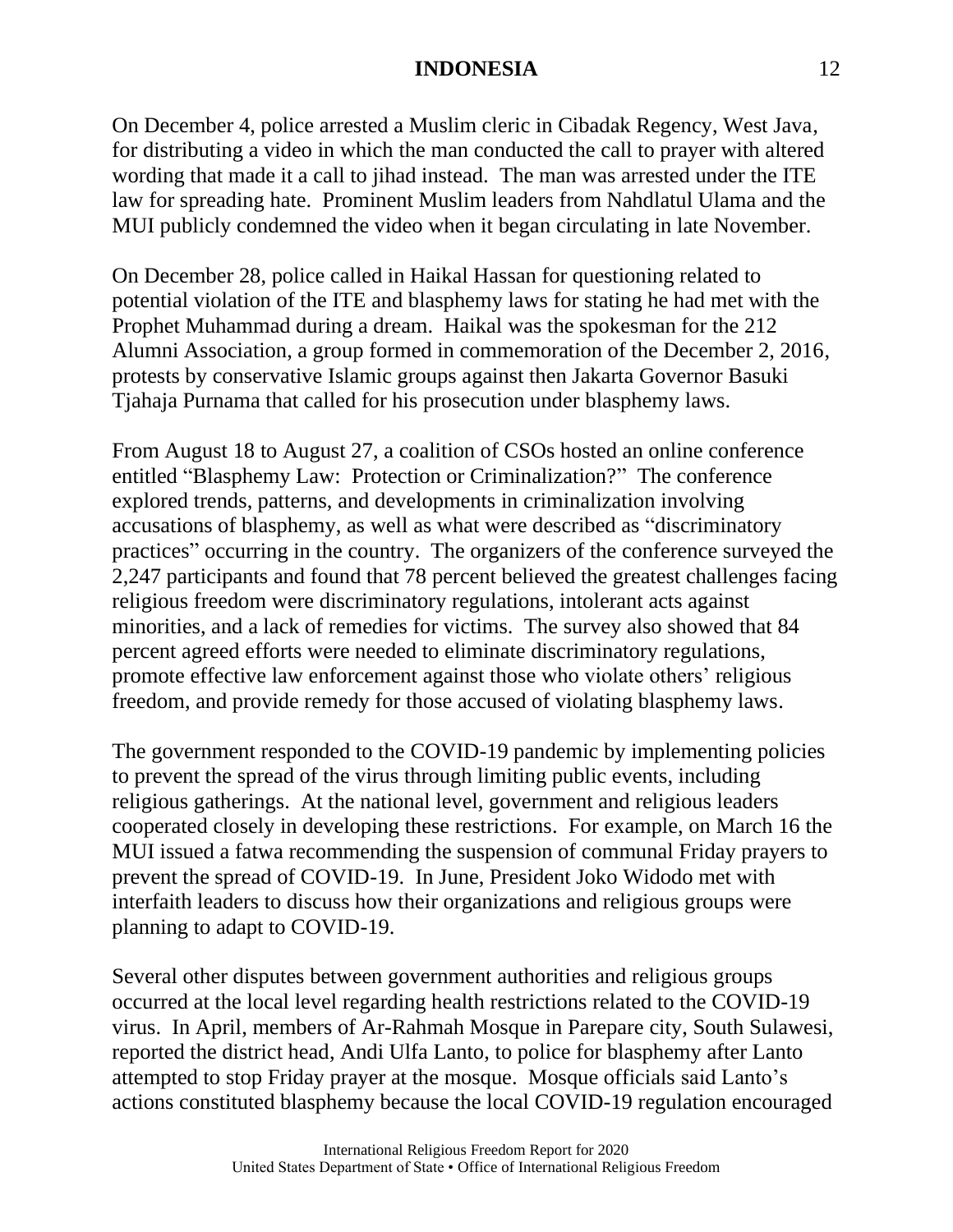persons only to avoid mass gatherings, as opposed to explicitly banning Friday prayer. On May 1, Parepare Mayor Taufan Pawe responded by filing a police report accusing the members of the mosque of failing to adhere to health protocols and of obstructing an official from conducting his duties. The South Sulawesi chapter of the MUI and the FUIB stated that Lanto did not commit blasphemy.

On April 19, two men entered the residence of a Christian family in Bekasi Regency, West Java, and demanded they terminate a religious service being held in the home. The disruption was recorded and disseminated widely online. According to media reports, one of the men was a local Muslim leader.

On January 27, the Regent of Bogor, West Java, Ade Munawaroh Yasin, issued a letter to the local Ahmadiyya community stating that Ahmadi Islam was illegal in Bogor and calling on the Ahmadis to stop all activities inside and outside their compound in Kemang Bogor. On March 16, activists from the Benteng Aqidah Alliance, an ad hoc group comprised of local Islamic groups seen by observers as more hardline, rallied in front of the regent's office to support her decision to outlaw Ahmadi activity in Bogor. In response, a group of 31 local nongovernmental organizations (NGOs) created an Alliance for a United Bogor to condemn the rally and to support tolerance in Bogor.

According to media reports, in July, the Ternate Municipality Team for Supervision of Beliefs and Religious Sects in Society (PAKEM), which includes the police, the Prosecutor's Office, MORA, FKUB, and MUI, implemented a ban on activities by the Shia Jafariah religious group in the North Maluku city. The PAKEM meeting was held after the Shia group hung a banner to celebrate Eid al-Fitr. The North Maluku chapter of the MUI issued a fatwa against the group in 2015, designating it a heretical organization.

On July 27, the congregation of the Indonesian Pentecostal Efata Church in Indragiri Hilir Regency, Riau, accepted an offer from the local government to relocate its church to a location 10 kilometers (six miles) away. In 2019, local officials had prevented the congregation from worshiping at the location because it was not formally registered as a house of worship.

On August 5, the Bali Customary Village Council, created in 2019 by the Bali provincial government, banned all worship activities by the International Society for Krishna Consciousness (ISKCON) in the province's 1,493 customary villages. The council chairman stated ISKCON teachings were fundamentally different from Hindu teachings, and therefore the ban was necessary to preserve Hindu and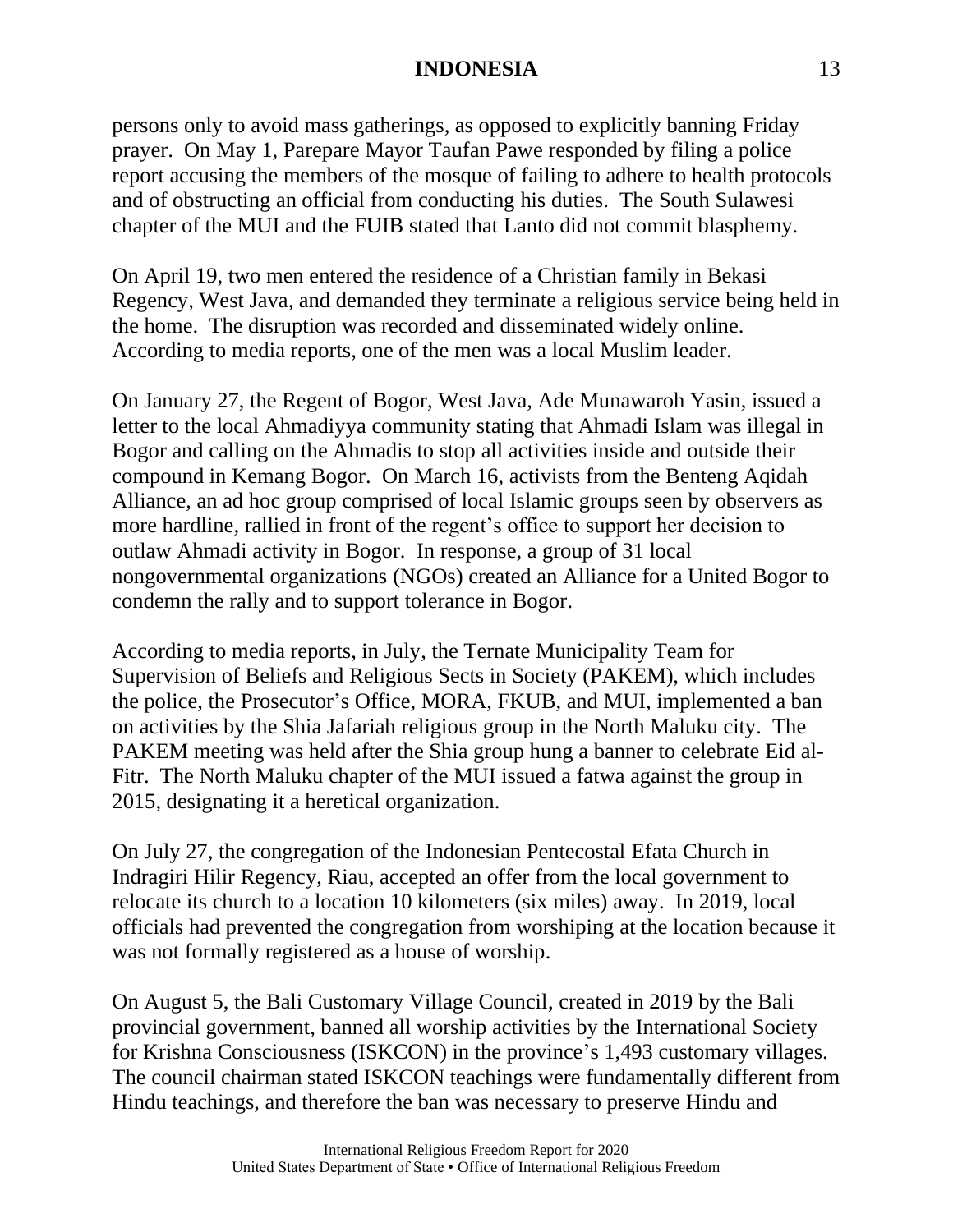Balinese culture. The Bali chapter of the Indonesian Hinduism Society (PHDI) publicly revoked its recognition of ISKCON and encouraged the central PHDI to do so on a national level.

On July 1, the MORA spokesperson stated the ministry would involve the TNI in efforts to increase religious harmony. Legislators and a coalition of CSOs stated that security forces' involvement in religious affairs would likely create artificial and coerced religious harmony rather than the interfaith dialogue required for true harmony. On July 7, then Minister of Religious Affairs Fachrul Razi, a retired TNI general, clarified before the legislature that the MORA had only requested the military's input, not involvement, into religious efforts, and specifically only in Papua, to help ease tensions there.

The Smart Pakem smartphone app, launched by the Jakarta Prosecutor's Office in 2018 to allow citizens to report heresy and blasphemy cases, was removed from both the Google Play Store and the Apple Store. Following its launch, human rights organizations had criticized the app and requested Google and Apple to remove it. It was unclear what caused its removal.

The MORA maintained its authority at the national and local levels to conduct the "development" of religious groups and believers, including efforts to convert minority religious groups to Sunni Islam. Beginning in 2014, Ahmadiyya communities in several West Java regencies reported that local governments were forcing or encouraging the conversion of Ahmadi Muslims, using a requirement that Ahmadis sign forms renouncing their beliefs in order to register their marriages or participate in the Hajj. However, in July, members of the Ahmadiyya community in Tasikmalaya City, West Java, reported they were no longer required to sign such forms prior to marriage or the Hajj.

According to religious groups and NGOs, government officials and police sometimes failed to prevent "intolerant groups" from infringing on others' religious freedom and committing other acts of intimidation, such as damaging or destroying houses of worship and homes. Groups often identified as intolerant included the FPI, Islamic Community Forum, Islamic Jihad Front, and Indonesian Mujahideen Council.

Throughout July and August, the East Nusa Tenggara FKUB held a short story competition on the value of religious harmony within the province. The organizers received 71 entries from university students. To celebrate the winning entries, the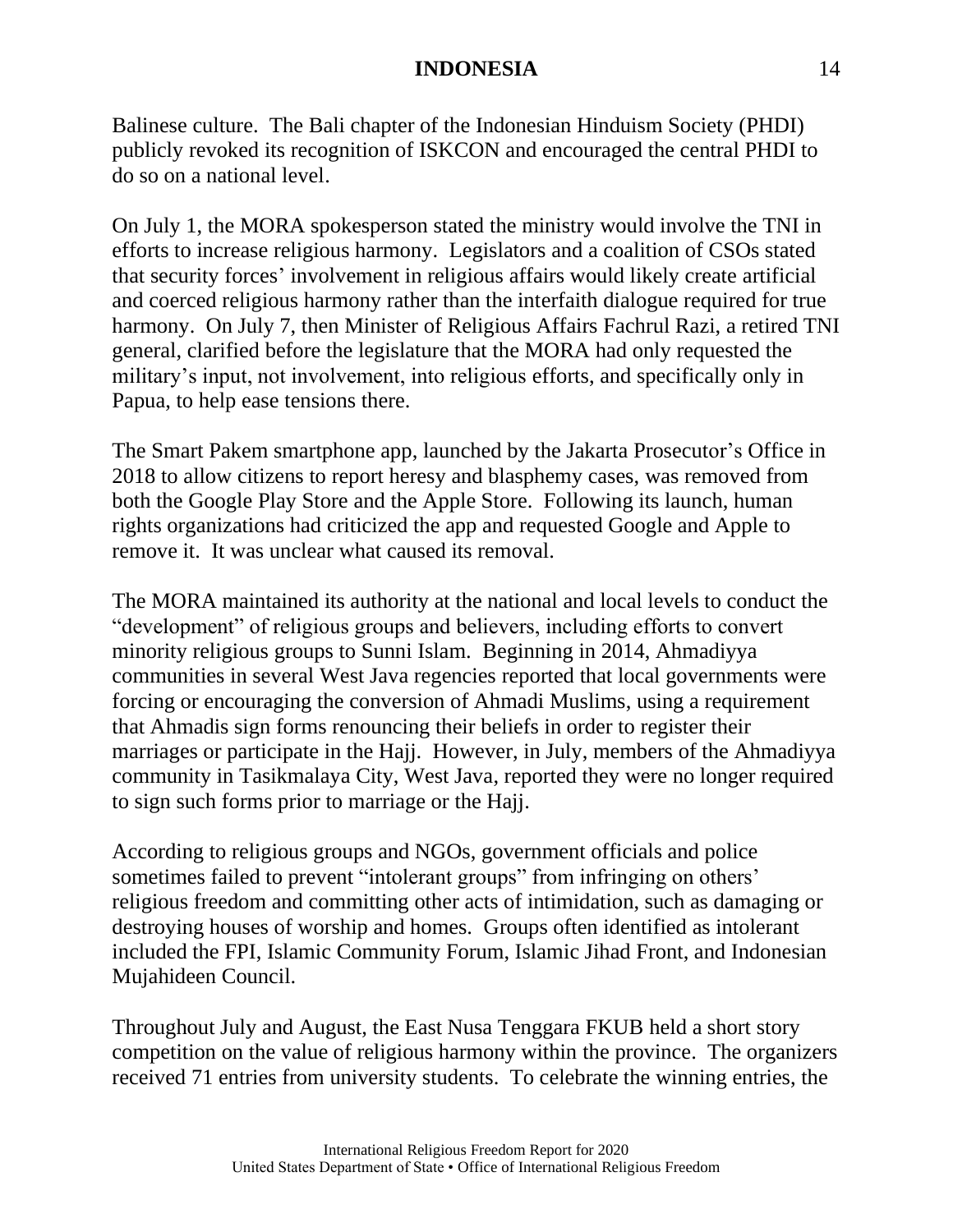local FKUB chapter collaborated with local print media to publish the stories. The top 10 stories were also compiled into e-books, and published.

In August, East Java Governor Khofifah Indar Parawansa designated three villages in the province as "Harmony Awareness Villages," Mojorejo village in Batu, Tenduro village in Lumajang, and Wonorejo village in Situbondo Regency. Governor Khofifah and East Java MORA officials selected them based on accomplishments in promoting religious tolerance.

In September, Minister of Villages, Underdeveloped Regions, and Transmigration Abdul Halim Iskandar designated Banuroja village in Gorontalo Province as a "Pancasila Village." Iskandar and ministry officials selected Banuroja due to its ethnic and religious diversity.

In September, Tajul Muluk, leader of a community of more than 500 Shia Muslims, stated his intent to convert to Sunni Islam, along with the majority of his community. The community had been displaced to the outskirts of Surabaya, East Java, since 2012 after communal violence forced them from their homes in Sampang Regency, Madura. In a September 10 letter to the Regent of Sampang, Muluk requested that he and his followers be converted to Sunni Islam. The letter and subsequent media interviews did not make clear the reason for the request for conversion. According to media reports, the regent stated that he had not requested Muluk write the letter.

In January, a group of local human rights organizations released a report entitled *2020 Outlook on Freedom of Religion and Faith in Indonesia*. The report stated the number of religious freedom violations was increasing every year and criticized the government's approach to religious freedom as increasing based on majoritarianism and repression. Speaking at the report release, Alissa Wahid, Coordinator of Jaringan Gusdurian and daughter of the late former president Abdurrahman Wahid, stated, "Favoritism and majoritarianism are getting stronger in Indonesia. The government is not doing enough to enforce the constitution, and more and more conflicts are being solved by local agreements, which often represent the interests of the majority." Asfinawati, chairwoman of the Indonesian Legal Aid Foundation, stated during the report's release that "the state has been employing a repressive approach [to religious differences], which only deepens conflicts and segregation instead of ending intolerance."

In April, the legislature resumed discussions on a draft penal code that was tabled for further discussion in September 2019 due to mass public protests. CSOs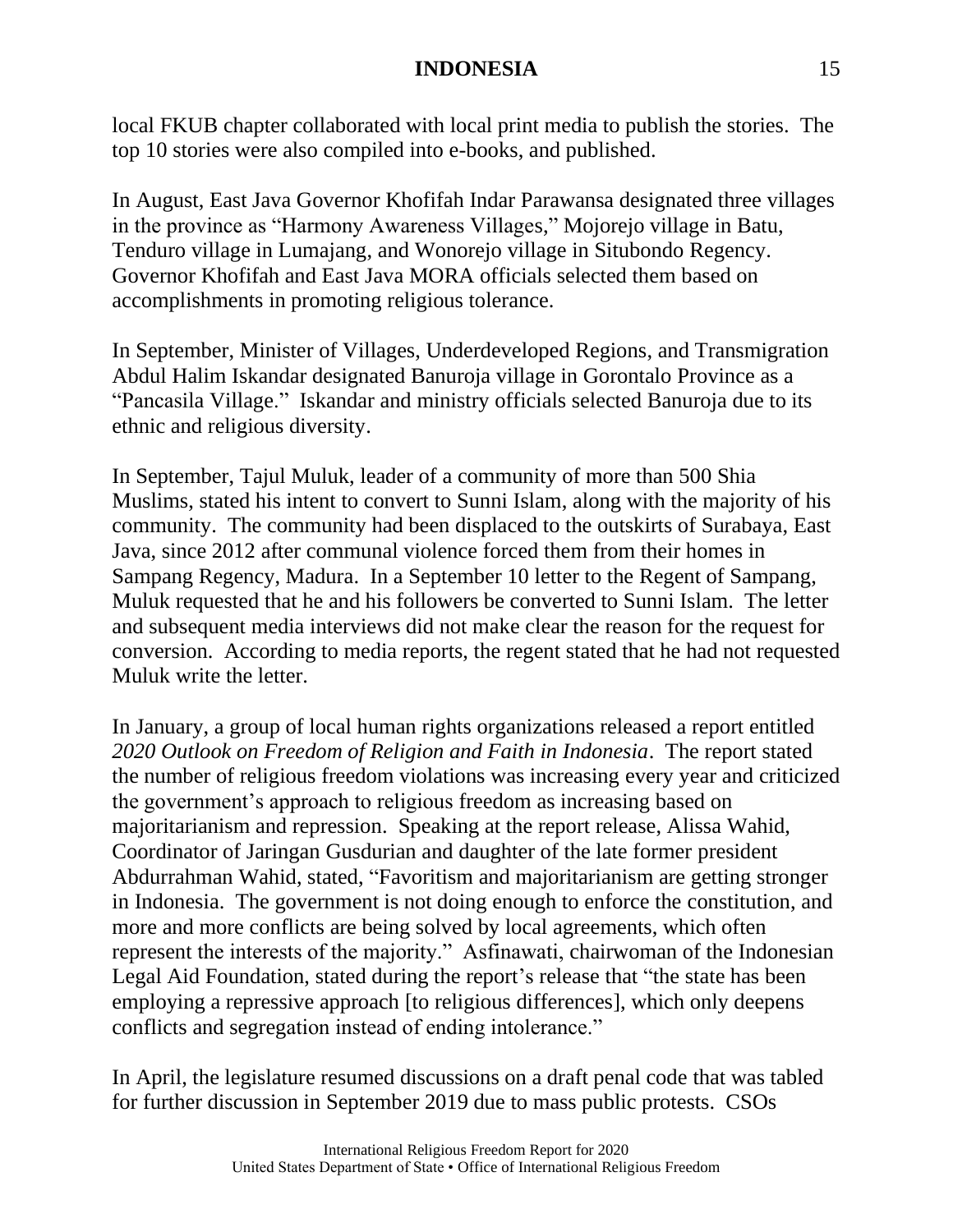expressed concerns that the legislation might expand the blasphemy laws and other criminal sections that could be used to restrict religious freedom. On April 14, the National Alliance of Reform of the Criminal Code, a coalition of 41 CSOs, released a statement criticizing the legislature's proposal to resume deliberations in the middle of the COVID-19 pandemic on the grounds that it would prevent meaningful public participation. The alliance was also critical of numerous provisions in the draft, including sections that might restrict religious freedom. The legislature continued discussing the proposed legislation at year's end.

In July, the Wahid Foundation released a report documenting cases of religious freedom abuses, as defined by the foundation, that occurred from 2009 to 2018. The report found that during that period, there were 1,033 cases of abuse by state actors and 1,420 cases by nonstate actors, with the largest categories of state abuses being the restriction/closure of places of worship (163), and nonstate abuses being intimidation (205). According to the report, cases of persecution by state actors increased during the Joko Widodo administration compared to the prior administration, but nonstate and violent cases decreased.

The governors of two provinces requested the removal of translated Bibles that were available through smartphone apps. On May 28, the Governor of West Sumatra, Irwan Prayitno, sent a letter to the Minister of Communication and Information requesting the removal of an app called "The Bible in the Minangkabau Language." Pravitno stated that the translation had made the Minangkabau people uncomfortable because it contradicted their culture. On May 30, acting Governor of Aceh Nova Iriansyah sent a letter to Google Indonesia requesting it remove an app titled "Aceh Holy Book," a version of the Bible translated into the Acehnese language, stating it was provocative and triggered unrest in Acehnese society. In both cases, the developer chose to voluntarily remove the application from the Google Play Store. Sources stated that there was no indication that the application violated Google's content policy or that the Ministry of Communication and Information requested the developer to remove the application.

Across the country, minority religious groups, including Muslim groups in non-Muslim majority areas, continued to state the official requirement for a specific number of supporters to build or renovate a house of worship was a barrier to construction. Members of the Jewish community stated that since their numbers nationwide were so few, it was impossible for them to build new synagogues.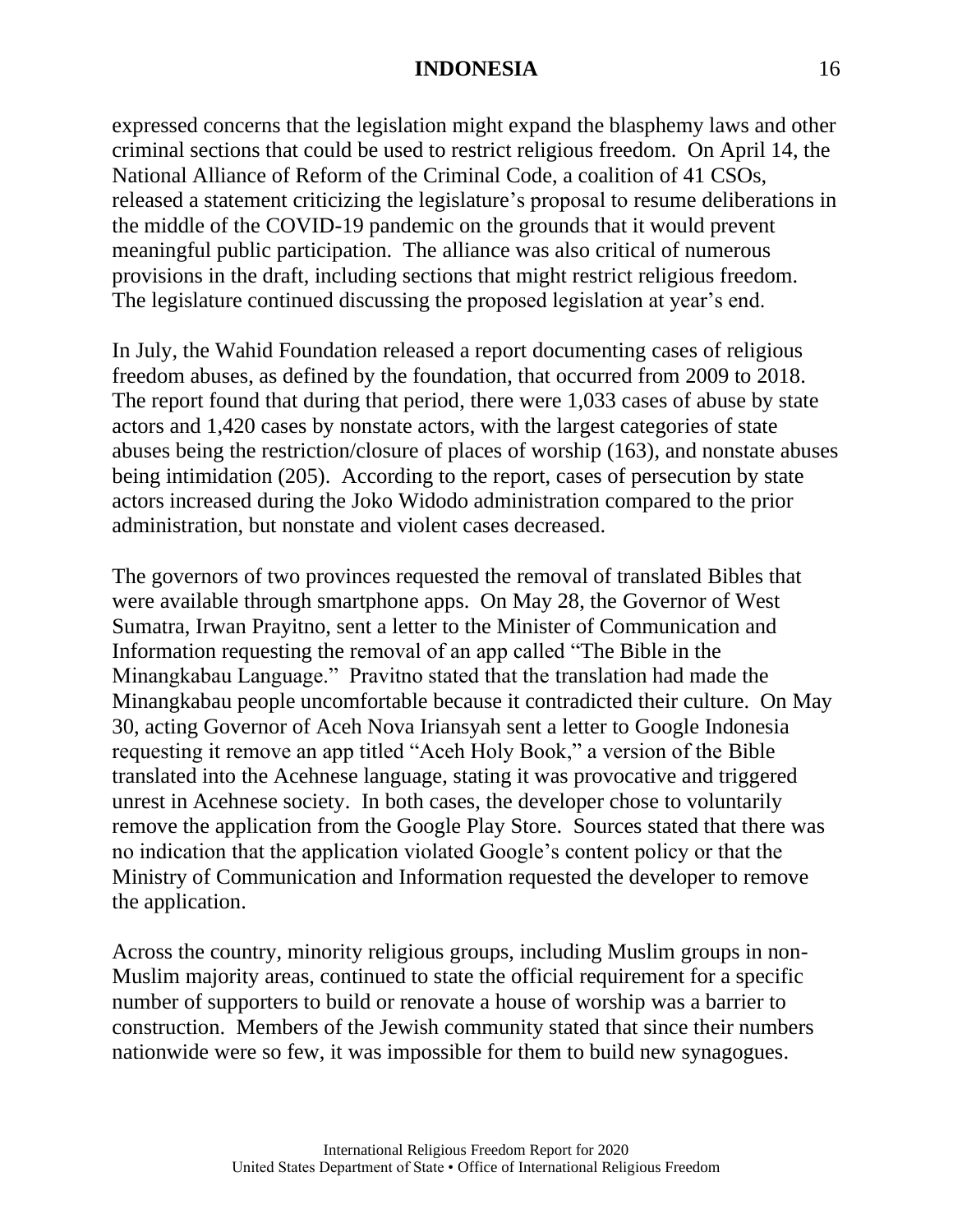Local governments did not issue permits for the construction of new places of worship even when congregations obtained the required number of applicants, since opponents of the construction sometimes pressured other congregants not to approve. In many cases, a few vocal opponents from the local majority religious affiliation were reportedly sufficient to stop construction approvals. Staterecognized religious leaders in government-supported interfaith forums reportedly found ways to block aliran kepercayaan believers from constructing places of worship, largely through stringent permit requirements. Aliran kepercayaan adherents said they feared accusations of atheism if they contested such treatment in court. Christian leaders reported that local officials indefinitely delayed the approval of requests to build new churches because the officials feared construction would lead to protests. Ahmadi and Shia Muslims and Christians said they also faced problems when seeking approval to relocate to temporary facilities while a primary place of worship underwent renovation.

Local governments, police, and religious organizations reportedly tried to close religious minority groups' houses of worship on the grounds of permit violations, often after protests from "intolerant groups," even if the minority groups had been issued a proper permit.

Many congregations could not obtain the requisite number of nonmember signatures supporting construction of houses of worship and often faced protests from "intolerant groups" during the application process, making permits nearly impossible to obtain. Even when authorities issued permits, they halted construction on some houses of worship after facing legal challenges and public protests. Protestant and Catholic churches also reported that "intolerant groups" forced them to pay protection money if they continued operating without a permit. Some houses of worship established before the joint ministerial decree on houseof-worship construction came into effect in 2006 reportedly were still obligated to meet the requirements or face closure. Many houses of worship operated without permits in office buildings, malls, private homes, and shops.

In February, President Joko Widodo and then Minister of Religious Affairs Fachrul Razi interceded with the local government of Karimun Regency, Riau, to allow the renovation of a local Catholic church. The Saint Joseph Catholic Church had received a permit to renovate its premises in 2019, but local opposition prevented the beginning of construction. Following the intervention, construction of the Church began in April.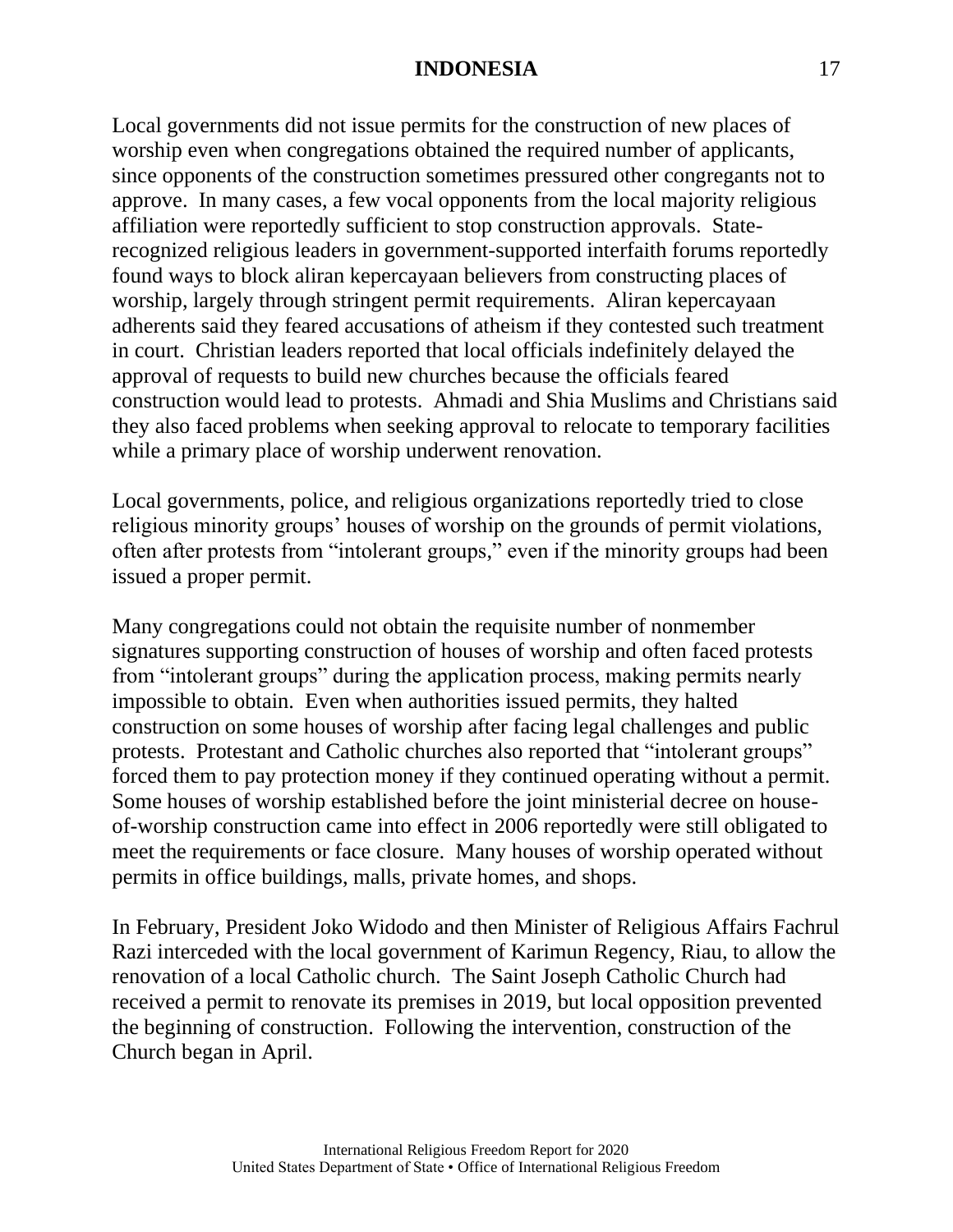In February, President Joko Widodo approved the construction of an underground tunnel connecting Istiqlal Mosque, the largest mosque in Southeast Asia, with the Jakarta Cathedral. President Joko Widodo termed it the "Tunnel of Brotherhood" to represent the deep connections among the country's religions. Construction was to occur as part of a larger renovation of Istiqlal Mosque. Cardinal Ignatius Suharyo Hardjoatmodjo, head of the Jakarta Archdiocese, stated the tunnel was a continuation of the vision of the country's first President, Sukarno, who decided to build Istiqlal Mosque opposite the cathedral to promote a message of tolerance. Istiqlal Mosque Grand Imam Nasaruddin Umar said that one day the road separating the two houses of worships might be removed to create one large interfaith campus shared by the two congregations.

In February, local authorities in Bandung, Central Java, organized an interfaith parade that attracted more than 6,000 persons. At the conclusion of the event, officials from the local legislature, government, and police signed a document stating their intent to support religious tolerance and harmony in Bandung.

Ahmadiyya congregations faced pressure from local officials to stop reconstruction and renovations on their houses of worship. According to a complaint filed by Ahmadi Muslims in Sukabumi city, West Java, to Komnas HAM in February and March, local government, police, and military officials attempted to intimidate the Ahmadi community in order to stop renovation of the Al-Furqon Mosque. Local officials visited the site on several occasions, warning that continued renovation would cause unrest and lead to attacks. According to media reports, on March 16, local officials permanently sealed the mosque. In a similar case, on January 27, the government of Tasikmalaya city, West Java, enacted a joint decree that banned renovation of the Ahmadi Al-Aqso Mosque, as well as forbidding Ahmadis from conducting worship activities publicly or proselytizing. On April 4, local officials sealed the mosque.

On March 6, protesters rallied against the construction of a Baptist church in the Tlogosari Kulon area of Semarang city, Central Java. The church had obtained a building permit from the city government in 1998, but construction had not been completed. Following the protests, local police contacted the church and requested it suspend building for three months to avoid more protests. On September 24, the mayor of Semarang issued a new building permit for the church, and construction resumed in October. Similar protests had stopped construction of the church in August 2019.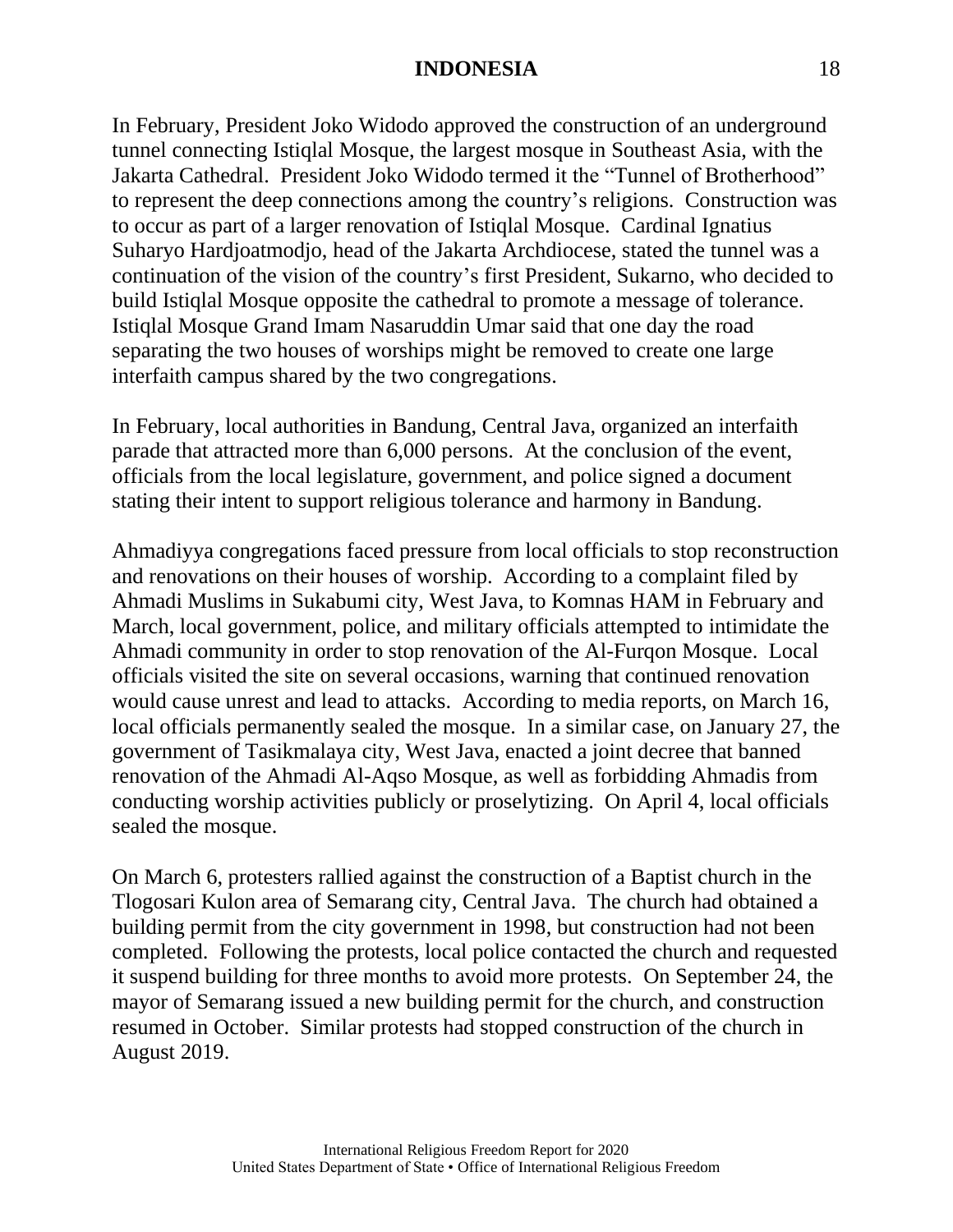On July 20, local officials closed a tomb built by members of the Sunda Wiwitan religious group in Kuningan Regency, West Java. Local authorities said the group had built a monument, which according to local regulations required a building permit, while members of Sunda Wiwitan said that the structure was just a tomb and thus did not require a permit. Members of Sunda Wiwitan filed a complaint with Komnas HAM, which offered to mediate between local authorities and the religious group. On August 13, local officials removed the seals on the structure and it was reopened.

According to media reports, in September, in Cikarang city, West Java, individuals protested against a Christian church and used large speakers playing Islamic chants to drown out religious services. Leaders of the protest stated the church was located in a residence that did not have a valid permit to operate as a house of worship.

On September 17, the Regent of Singkil Regency, Aceh, sent a letter to Pakpak Dairi Christian Church ordering it to stop construction on a house for the pastor of the congregation. According to the letter, the house was being built without a proper permit and threatened the religious harmony of the area. Earlier in September, the congregation sent a complaint to the local office of the Komnas HAM that said local authorities were not responding to their communications. The congregation stated that since the building was a house for the pastor, it should not require the same approval as a house of worship.

According to media reports, on September 21, government authorities in Ngastemi village in Mojokerto Regency, East Java, asked a Christian woman to stop renovating her house after they suspected she was using her home as place of worship without a permit. Reportedly, local authorities halted the renovation after they discovered one of the newly renovated windows depicted a cross.

In March, the Paramadina Center for the Study of Religion and Democracy released a research study on the 2006 joint ministerial decree on houses of worship and FKUBs. Researchers received questionnaires from 24 provincial-, 33 city-, and 110 regency-level FKUBs – approximately 30 percent of the total 548 FKUBs in the country. The study found discrepancies among FKUBs in recommending whether new houses of worship should be built. For example, the FKUB in Solo, Central Java, had received 396 requests to build houses of worship, approving them all. The FKUB in North Lampung Regency, Lampung, however, had received 47 requests and refused 38 of them. The report concluded that vagaries in the 2006 decree meant the performance of FKUBs depended on local government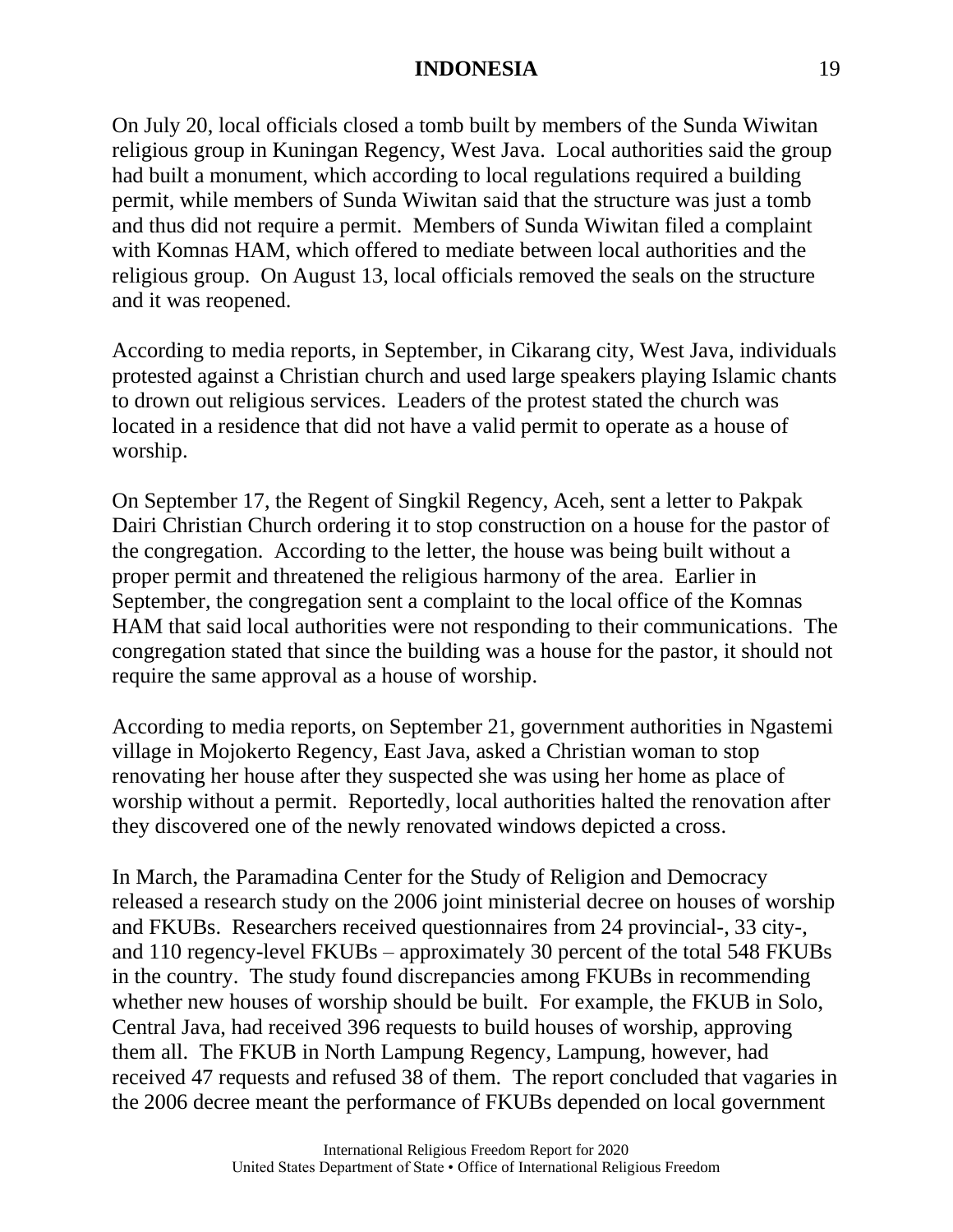regulation; the membership of FKUBs was not particularly diverse and was made up mostly of older, male government employees; and the FKUB's mission to promote interfaith dialogue and prevent religious conflict was hampered by the administrative workload related to processing requests for the construction of houses of worship.

Aliran kepercayaan followers continued to say teachers pressured them to send their children to religious education classes conducted by one of the six officially recognized religions. Minority religious groups not among the six recognized religions said that schools often allowed their children to spend religious education time in study hall, but that school officials required parents to sign documents stating their children received religious education. Ahmadi Muslim students reported religion classes on Islam focused only on Sunni teachings.

On June 12, the Regent of Gowa, South Sulawesi, implemented a Quran readingfluency test for Muslim civil servants seeking promotion. The local regency required 76 local civil servants to read the Quran to be considered for promotion. Fourteen civil servants failed to pass the test and were told to achieve a sufficient level of fluency in six months; otherwise, they would be not be considered.

According to media reports, in April, the local government of East Lombok Regency, West Nusa Tenggara, asked the Ahmadi Muslim community there to relocate from their current temporary shelter to a new location. The community had been housed in the shelter since being displaced from their village of Gereneng by communal violence in 2018. The community refused the government request to relocate.

In Mataram, the capital of West Nusa Tenggara, 131 Ahmadi Muslims remained internally displaced in cramped apartments after a mob expelled them from their East Lombok village in 2006. According to media reports in June, the governor of West Nusa Tenggara offered to build a new apartment for the community, but as of the end of the year no progress had been made.

Although the government generally allowed citizens to leave the religion column blank on their identity cards (KTP), individuals continued to report difficulties accessing government services if they did so. Faced with this problem, many religious minority members, including those following indigenous beliefs, reportedly chose to identify as a member of an officially recognized religion close to their beliefs or reflecting the locally dominant religion. According to researchers, this practice obscured the real numbers of adherents to religious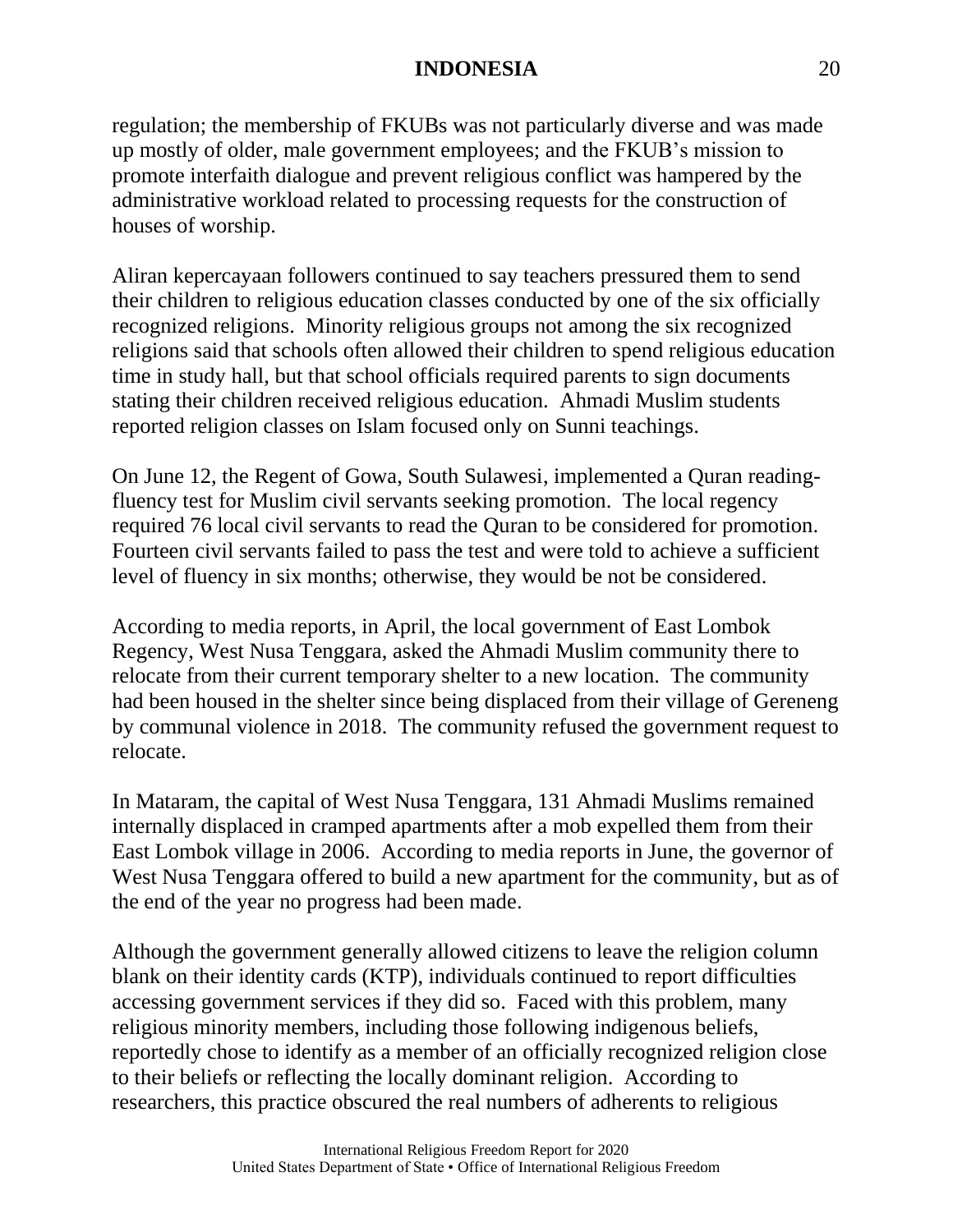groups in government statistics. A 2017 Constitutional Court ruling allowed citizens to select indigenous faiths on their KTPs. According to media reports, in January, 450 adherents of Sapta Darma, an indigenous religious group, were able to change their KTPs to reflect their religion.

NGOs and religious advocacy groups continued to urge the government to remove the religion field from KTPs. Religious minorities reported they sometimes faced discrimination after others saw their religious affiliation on their KTPs. Members of the Jewish community said they felt uncomfortable stating their religion in public and often chose to state they were Christians or Muslims depending on the dominant religion where they lived, due to concern that local communities did not understand their religion.

Men and women of different religions who sought to marry reportedly had difficulties finding a religious official willing to perform a wedding ceremony. Some couples of different religions selected the same religion on their KTPs in order to marry legally.

Minority Muslim groups, including Ahmadis, Shia, and Gafatar, also continued to report resistance when they applied for KTPs as Muslims, effectively denying them access to public services if they could not secure KTPs.

Both the central and local governments included elected and appointed officials from minority religious groups. For example, Andrei Angouw won the December 9 election for mayor of Manado, becoming the country's first Confucian mayor. President Joko Widodo's new 34-member cabinet included six members of minority faiths (4 Protestants, 1 Catholic, and 1 Hindu), the same total number as during his previous administration.

Many individuals in the government, media, civil society, and general population were vocal and active in protecting and promoting tolerance and pluralism. On August 14, President Joko Widodo delivered his annual Independence Day address, during which he stressed the need for an inclusive and united society. He said, "Indeed, democracy guarantees freedom, but it is only for freedom that respects other people's rights. No one should be self-righteous and blame others. No one should think of themselves as the most religious." At a December 27 interfaith conference, newly appointed Minister of Religious Affairs Yaqut Cholil Qoumas stated that Ahmadi and Shia Muslims have the same protections under the law as any other citizen. Qoumas also stated that he opposed Islamic populism,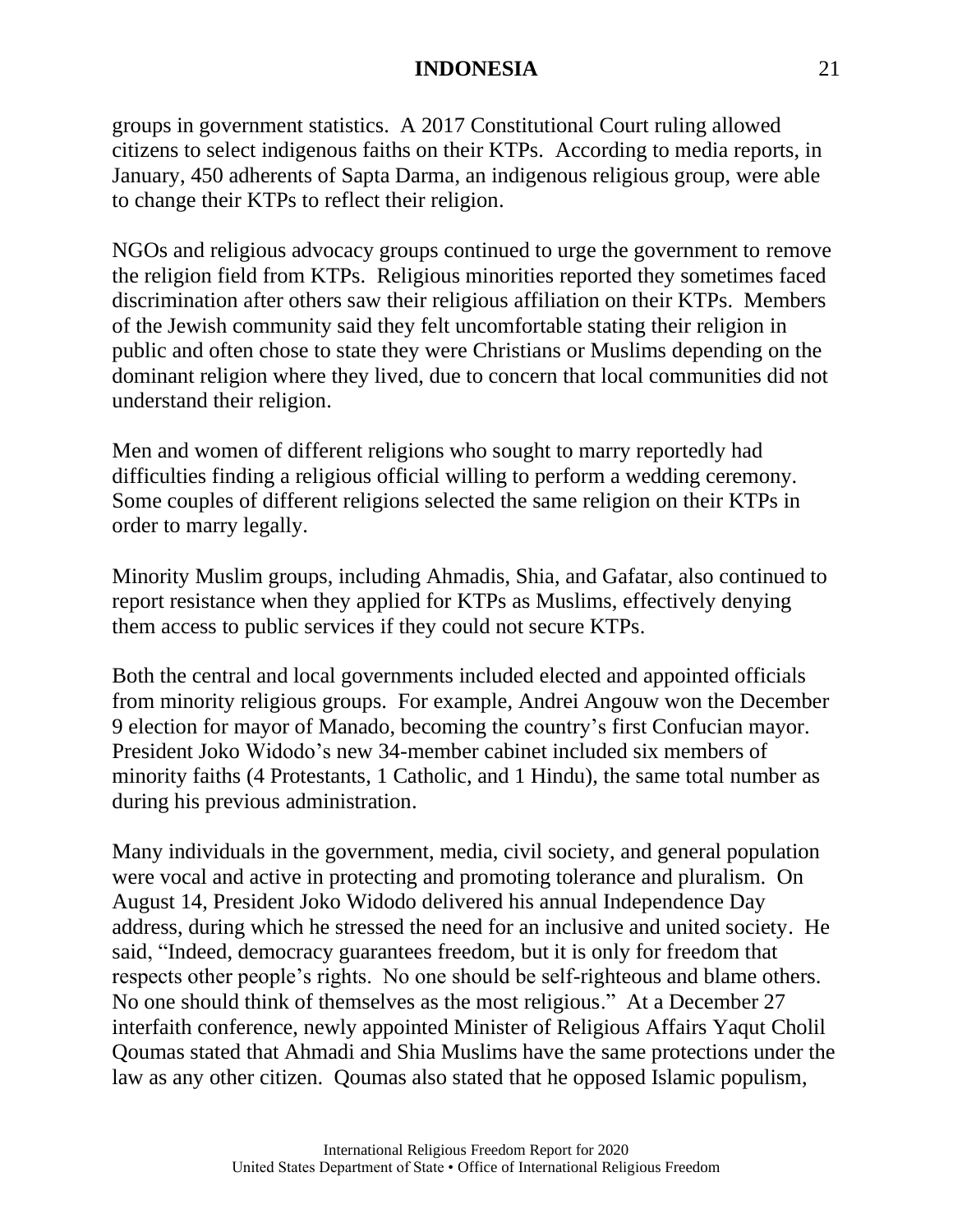which sought to use religion as a source of division and conflict, and encouraged religious differences to be resolved through dialogue rather than violence.

The MORA introduced a "Religious Moderation" campaign that sought to improve religious tolerance. In January, President Joko Widodo signed the *2020-2024 National Medium-Term Development Plan*, a strategic document for the government's overall development efforts, which included "Religious Moderation" as a goal. The national plan budgeted 21.9 trillion rupiah (\$1.56 billion) for the MORA to pursue this goal from 2020 to 2024. Religious moderation was also included as a goal in the MORA's strategic plan released in June. The principles underpinning the Religious Moderation campaign were laid out in a book published by MORA in October 2019. According to officials and civil society organizations involved in the effort, specific activities to be undertaken by the campaign were still being developed.

In September, Komnas HAM released its *Standardized Norms and Regulations on the Rights to Freedom of Religion or Belief*. The document is a consolidated reference guide for national and international law related to religious freedom in Indonesia, including definitions of key terms and rights.

Foreign religious workers from numerous religious groups continued to state they found it relatively easy to obtain visas, and some groups reported little government interference with their religious activities.

Police provided special protection to some Catholic churches in major cities during Sunday services and Christian holidays. Police also provided special protection to Buddhist and Hindu temples during religious celebrations.

According to the law, a marriage is legitimate if performed according to the laws of the respective religions and beliefs of the parties concerned. Religious leaders, human rights activists, and journalists stated, however, that interreligious marriage was difficult unless the groom or bride was willing to marry according to the religious rituals of only one of the two religions. Many individuals preferred to go abroad for interreligious marriage, although this option was severely limited due to COVID-19-related travel restrictions.

# **Section III. Status of Societal Respect for Religious Freedom**

In November, suspected Islamic militants killed four Christians in Lemban Tongoa village, Central Sulawesi Province. The perpetrators also burned down several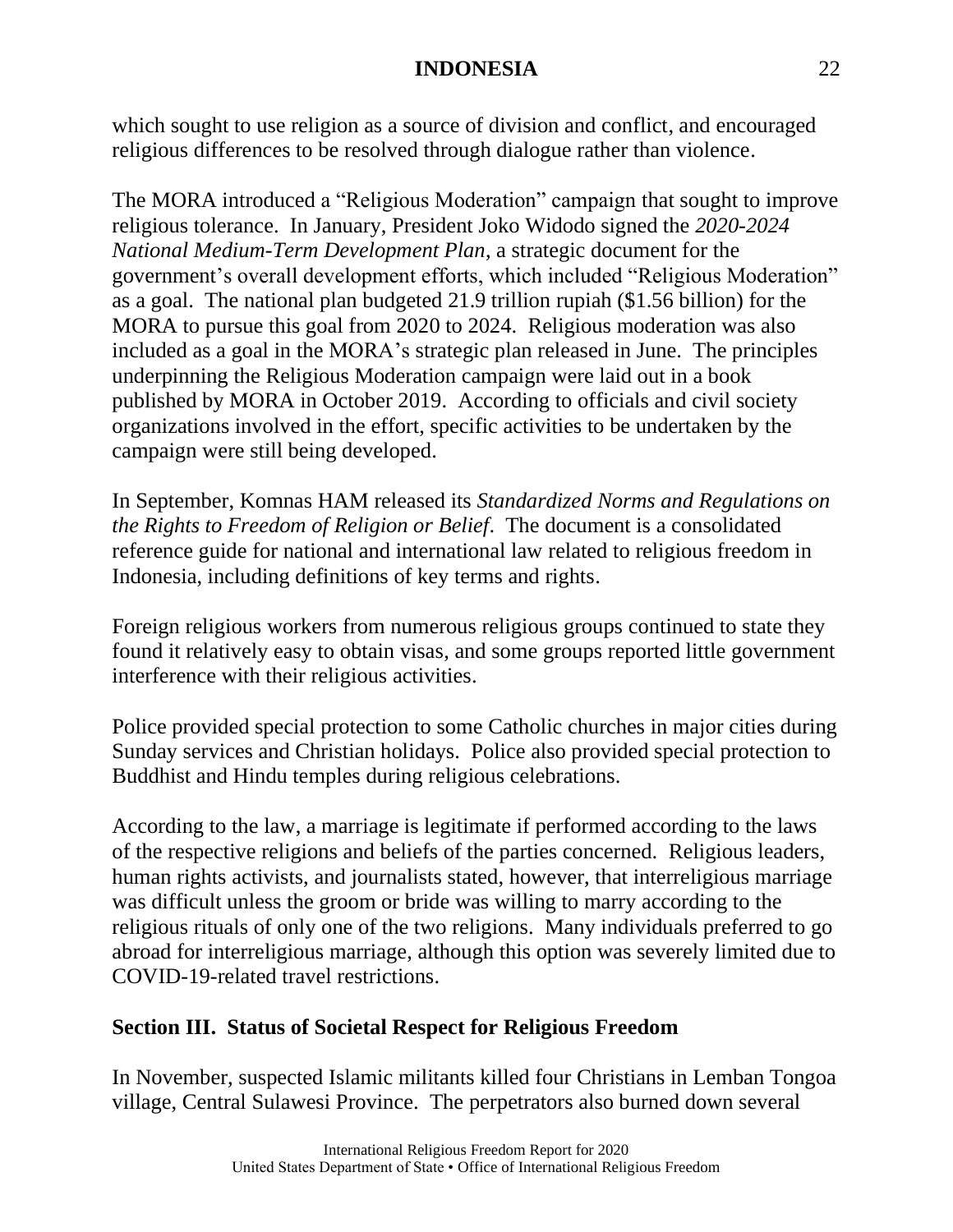homes, including one used as a house of worship. Following the attack, President Joko Widodo called the killings "beyond the limits of humanity."

Shia and Ahmadi Muslims reported feeling under constant threat from "intolerant groups." Anti-Shia and anti-Ahmadi rhetoric was common in online media outlets and on social media.

Individuals affiliated at the local level with the MUI used rhetoric considered intolerant by religious minorities, including fatwas declaring Shia and Ahmadis as deviant sects. In February, the chairman of the East Java MUI, Abdusshomad Buchori, stated he wanted the national MUI to release a new fatwa against the Shia community. The national MUI did not address or repudiate local MUI officials who called for such fatwas.

In August, a group of youths attacked a Shia prewedding ceremony in Solo city, Central Java, shouting anti-Shia slogans and assaulting several participants. Following the event, local police arrested several suspects for the assault.

According to Shia Rights Watch¸ in August, unknown individuals assaulted Shia Muslims attending a welcome dinner for a new Shia leader in the community, resulting in injuries to two youths.

In August, several Islamic organizations associated with the South Sulawesi chapter of the FUIB released a statement condemning the Shia community and its plans to commemorate Ashura, and said they would disrupt any events that the Shia community planned. The chairman of the South Sulawesi chapter of the FUIB, Muchtar Daeng Lau, cited an MUI fatwa that denounced Shia Islam as a form of heresy and condemned Shia commemorations of Ashura.

In April and May, reports of a "worldwide Jewish conspiracy" spread on social media that claimed Jews, Christians, and communists were using COVID-19 and related restrictions on public gatherings to destroy Islam. Large Muslim organizations dismissed the conspiracy theory, with the secretary general of Muhammadiyah, Abdul Mu'ti, stating in April that it was baseless.

Many of the largest and most influential religious groups and NGOs, including the two largest Islamic groups in the country – Nahdlatul Ulama and Muhammadiyah – officially endorsed and advocated for tolerance, pluralism, and the protection of minority groups on numerous occasions. For example, on March 4, an interfaith group of representatives from 11 youth wings of the largest religious organizations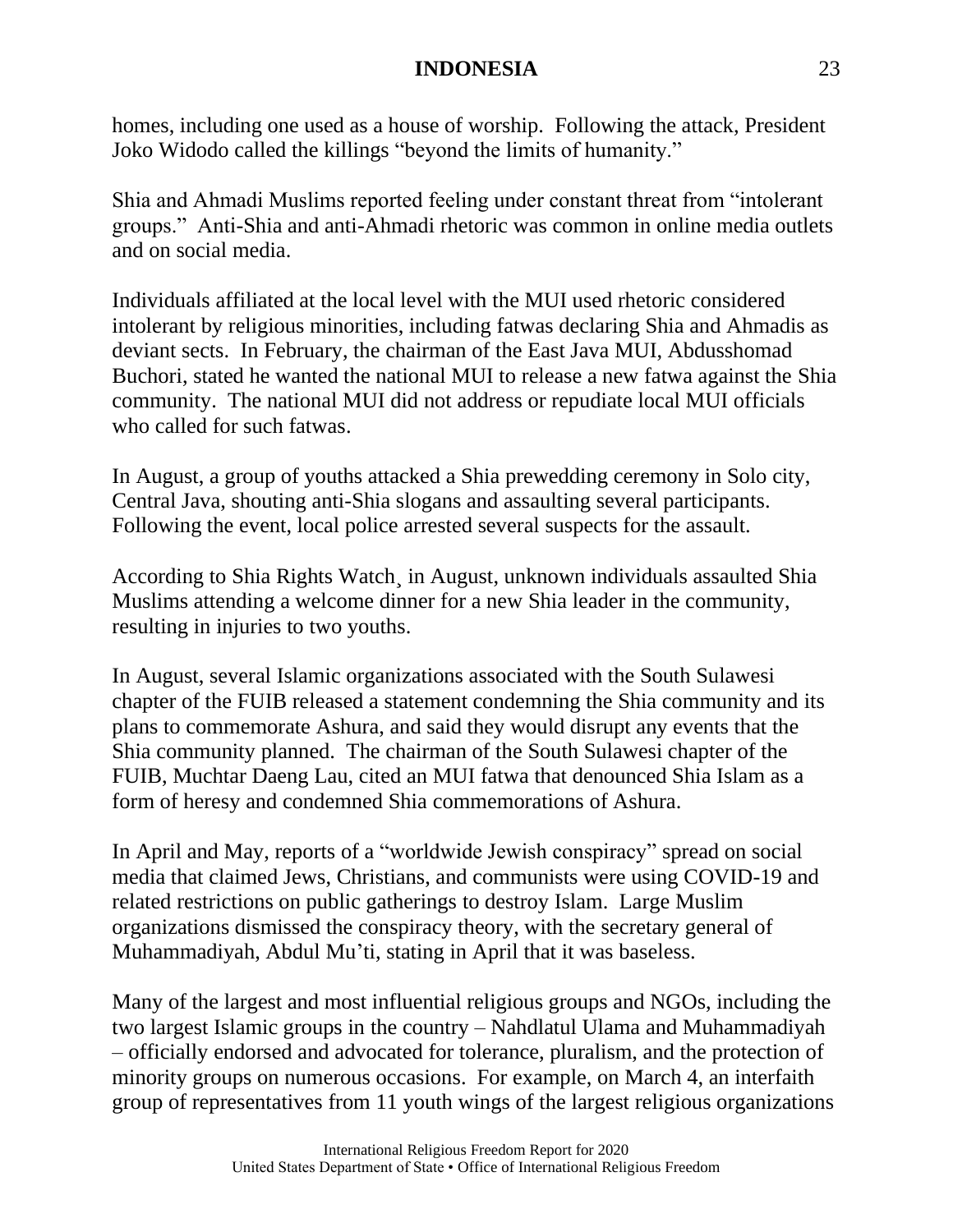in the country signed a declaration promoting religious tolerance within the country and internationally.

In January, the Alvara Research Center, a sociopolitical survey and marketing research company, released *Indonesia Moslem Report 2019: The Challenges of Indonesia Moderate Moslems*. The study consisted of face-to-face interviews with 1,567 Muslims across the country's 34 provinces. The study's findings included the following: 69.3 percent of respondents approved of or were neutral to the construction of houses of worship of other religions located near them, while 19.2 opposed such construction; 56.3 percent approved of or were neutral to the idea of non-Muslim political leaders, while 32.5 percent said they would not support a non-Muslim political leader; 82.9 percent would openly accept and help neighbors of different religions, while 16.3 percent said they would accept them but would limit the relationship due to religious differences; 0.5 percent said they would not accept neighbors of different religions; 81.6 percent believed the secular national ideology of Pancasila was an appropriate foundation for the country, while 18.3 percent believed a religious-based ideology would be more appropriate.

In November, the Center for the Study of Islam and Society at Syarif Hidayatullah State Islamic University released a study showing that conversations on social media about religion were dominated by what it termed conservative narratives and traditional interpretations of the original teachings of the Prophet Muhammad. Researchers categorized religious conversations on Twitter between 2009 and 2019 as being dominated by Islamist (4.5 percent), conservative (67 percent), moderate (22.2 percent), or liberal (6.1 percent) narratives. The lead researcher of the study, Iim Halimatussa'diyah, told media that a "noisy minority" pushing a conservative narrative was often able to co-opt conversations, while moderate narratives struggled to gain traction on social media.

In December 2019, the MORA released its Religious Harmony Index for 2019. The index used a survey of more than 13,000 respondents in 34 provinces to measure harmony across three dimensions: tolerance, equality, and solidarity. The index was scored from 0 to 100, with 100 being the most harmonious. The national score for 2019 was 73.83, up from 70.90 in 2018. According to the index, the most religiously harmonious provinces were West Papua (82.1), East Nusa Tenggara (81.1), Bali (80.1), North Sulawesi (79.9), and Maluku (79.4), all in the central and eastern parts of the country. The five lowest-rated provinces were Aceh (60.2), West Sumatra (64.4), West Java (68.5), Banten (68.9), and Riau (69.3), all in the west. Some civil society organizations and experts criticized the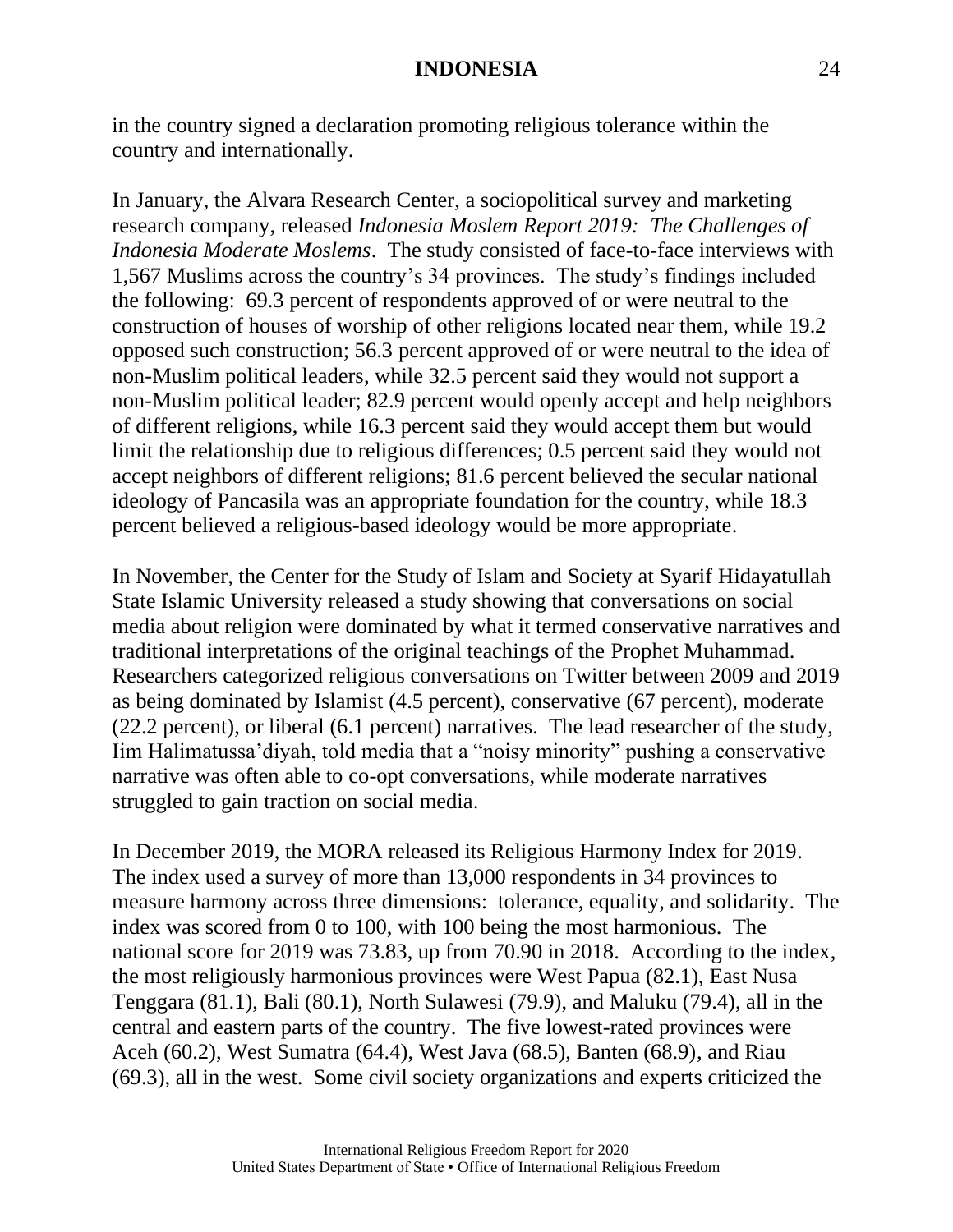index as providing an overly optimistic assessment of religious freedom and harmony in the country.

On February 14-16, the Association of Journalists for Diversity held a three-day training event for students from different faiths and universities in Jakarta. Participants stayed with Ahmadiyya, Sunda Wiwitan, Catholic, and Christian communities in Kuningan Regency, West Java. After the event, the association encouraged participants to write about their experiences to promote religious freedom and tolerance among youth.

Hindu sites experienced acts of vandalism. In March, unknown individuals damaged three religious statues at the Agung Jagatnatha Temple in Denpasar city, Bali. In January, a Hindu school in Banyuwangi city, East Java, reported that unknown perpetrators broke into the facility and vandalized property.

On August 20, members of the local chapters of GP Ansor and Banser, organizations associated with Nahdlatul Ulama, confronted individuals suspected of supporting Hizbut Tahrir Indonesia (HTI) in Pasuruan Regency, East Java. HTI is the Indonesian branch of the Hizbut Tahrir, outlawed in 2017 by the government. Video of the confrontation spread widely online and appeared to show GP Ansor and Banser officials aggressively questioning and reprimanding alleged HTI supporters. Then Minister of Religious Affairs Fachrul Razi praised the organizations' actions, while the secretary of the East Java chapter of the MUI, Ainul Yaqin, stated they should have reported the case to local police.

On September 29, a mosque in Tangerang regency, Banten, was vandalized with anti-Islamic messages written on the walls. On October 1, police arrested a suspect.

# **Section IV. U.S. Government Policy and Engagement**

On October 29, the Secretary of State visited the country and addressed an audience of interfaith leaders at an event on religious pluralism hosted by Nahdlatul Ulama. The speech focused on several themes: the importance of religious tolerance and pluralism in democracies; opposing blasphemy accusations and discrimination against nonofficial religions; and calling on all religious leaders to defend the rights of other religions. The speech was followed by a questionand-answer session with attendees, where the Secretary emphasized the importance of interfaith dialogue in pursuing peace and human rights around the world.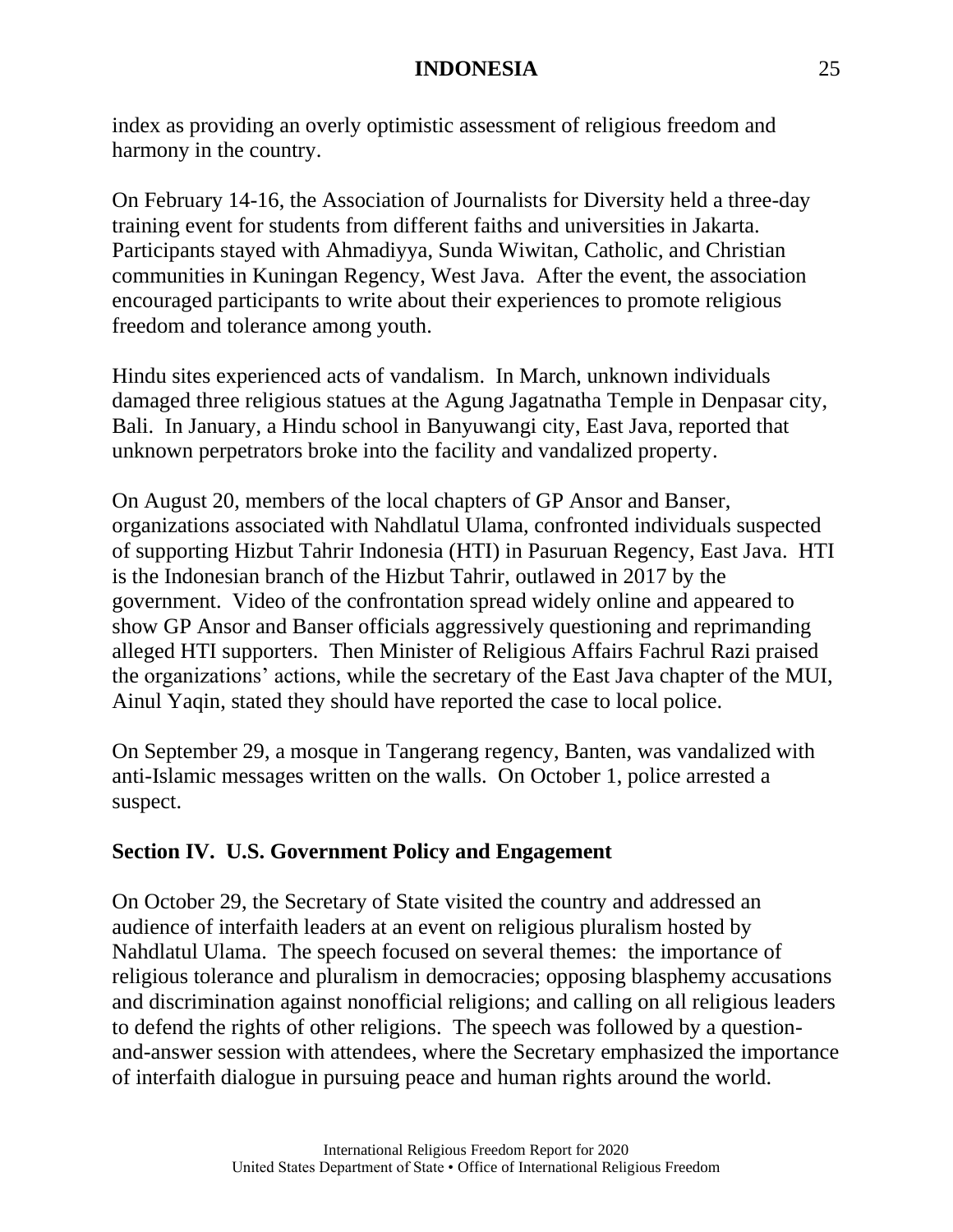The embassy, the consulate general in Surabaya, and the consulate in Medan regularly engaged with all levels of government on religious freedom issues, such as actions against religious minorities, closures of places of worship, access for foreign religious organizations, convictions for blasphemy and defamation of religion, the undue influence of "intolerant groups," the importance of the rule of law, the application of sharia to non-Muslims, the importance of education and interfaith dialogue in promoting tolerance, the equal protection of all citizens regardless of their religion or belief, and promotion of tolerance in international forums.

The U.S.-Indonesia Council on Religion and Pluralism is a civil-society-led entity endorsed by both governments that includes a diverse group of experts, academics, and religious and civil society leaders established to promote interfaith dialogue, pluralism, and tolerance. The Ambassador engaged its leadership by discussing ways to augment the council's activity on issues affecting the country's religious communities. To mark Religious Freedom Day on January 16, the Ambassador hosted an interfaith gathering with council members, representatives of the country's six officially recognized religions, and representatives of nonrecognized religions, including Ahmadi Muslims and Baha'is. During the event, the Grand Imam of the National Istiqlal Mosque, Nasaruddin Umar, who has published a series of weekly columns about religious pluralism in the United States since his return in 2019 from a U.S. exchange programs, thanked the Ambassador for frequent interfaith engagement during his tenure and noted the United States had been the most active country in doing so. In October, the chair of the U.S. Commission on Unalienable Rights met with members of the council to discuss the environment of religious freedom in the country.

In August, the embassy initiated a project with the Yogyakarta-based Srikandi Lintas Iman to promote religious pluralism through early childhood education and utilizing social media among women. The project used funding related to the Department of State's Meeting on Education, Resilience, Respect, and Inclusion. In August, the embassy launched a digital storytelling project, which places students from 20 high schools across four provinces (East Java, Central Java, West Java, and Jakarta) in interfaith groups to create videos, stories, photographs, and essays on themes of tolerance, diversity, and peace. Interactive webinars facilitated group discussions, and online content-creation workshops equipped diverse, interfaith groups of students with the skills to identity and avoid misinformation.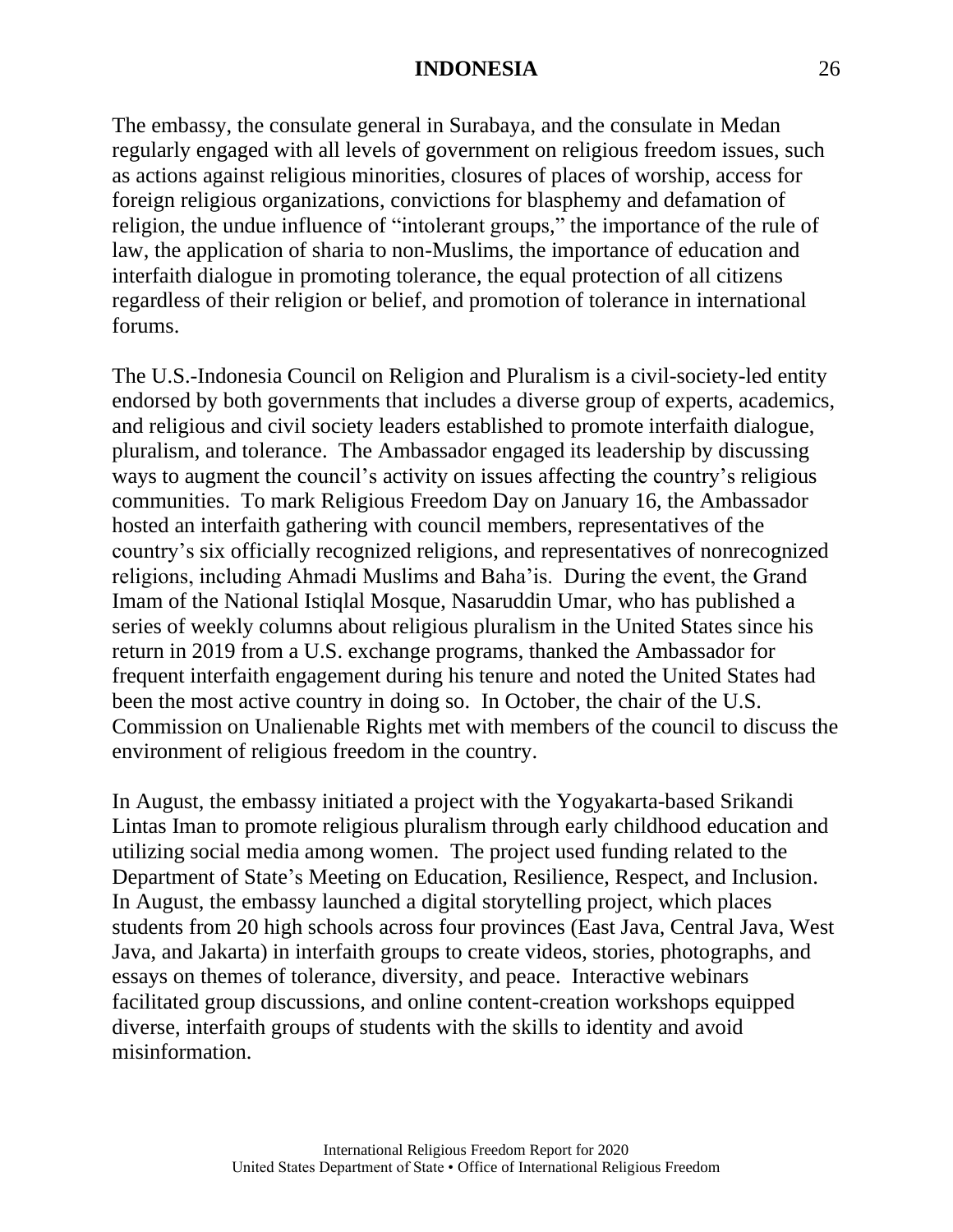The embassy continued an \$11.5 million project through a cooperative agreement with the Asia Foundation to engage with legal aid organizations to defend human rights and religious freedom in six provinces, including all provinces in Java except Banten and Papua. The embassy supported these partners in developing advocacy papers for outreach on regulations that discriminate against religious minorities, improving their capacity to represent minority religious groups in legal cases, undertaking strategic public campaigns to build wider civil society engagement in challenging intolerance, and publishing periodic reports on abuses of religious freedom.

The embassy continued a \$27 million project aimed at developing more effective tools and systems to bolster religious tolerance. The project partnered with national and local-level government officials, CSOs, universities, research institutions, and grassroots movements that focus on promoting religious freedom and tolerance.

Early in the year, the embassy launched a three-million-dollar activity to promote religious tolerance and pluralism among high school students. Through partnerships with the Ministries of Religious Affairs and Education and Culture, the project aimed to design and implement innovative arts and cultural curricula in select districts to advance community resilience to religious intolerance.

During Ramadan, the embassy and consulates conducted extensive outreach throughout the country to highlight religious tolerance. The consulate in Surabaya hosted a Ramadan chat series with American Muslims that highlighted the contributions of U.S. Muslims in American society. The embassy hosted two events at its @America venue. The first consisted of former participants of embassy exchange programs discussing their experience of religious freedom in the United States during Ramadan. The second program celebrated Eid al-Fitr with an Egyptian-American singer-songwriter, who discussed his experiences practicing his religion in the United States.

The Ambassador and Charge d'Affaires met periodically with leaders of the country's two largest Muslim organizations, Muhammadiyah and Nahdlatul Ulama, to discuss religious tolerance and pluralism and to further develop areas of cooperation.

Embassy officials met regularly with counterparts from other embassies to discuss support for freedom of religion and belief and to exchange information on areas of concern, programs being implemented, and possible areas of cooperation.